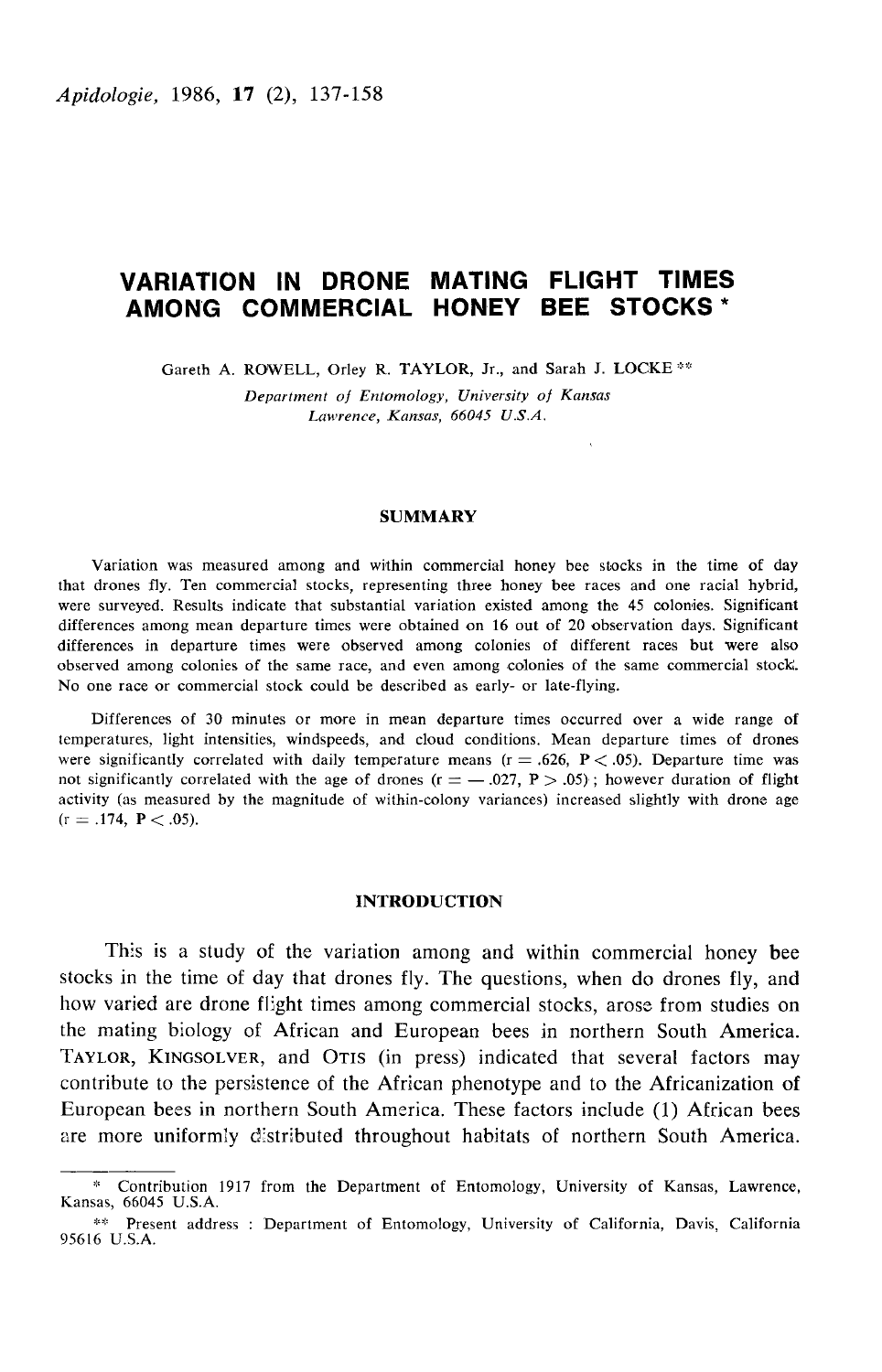(2) African population densities are much higher. (3) The mating system of honey bees is one of outbreeding. Queens tend to fly beyond the flight distribution of drones from the same colony. (4) African drones and queens fly significantly later in the afternoon than European drones and queens. These four factors combine to give (2) African p<br>bees is one of<br>drones from<br>in the afterno<br>give the African<br>KINGSOLVER,<br>In theor is one of outbreeding. Queens tend to fly beyond the flight distribution of<br>es from the same colony. (4) African drones and queens fly significantly later<br>a afternoon than European drones and queens. These four factors com In the atternoon than European d<br>give the African drone a mating<br>KINGSOLVER, and OTIS, in press).

In theory, it should be possible to reverse the African drone mating advantage by (1) increasing population sizes of European drones relative to African drones, (2) making the distribution of European colonies more uniform (more apiary sites with fewer colonies per site), and (3) developing a commercial bee stock that produces late-flying drones which would be more likely to mate with African queens.

In order to develop a commercial stock having late-flying drones, colonies with such late fliers must be identified and incorporated into a bee-breeding program. This breeding program will require unprecedented emphasis on the biological characteristics of drones, as well as on the commercial value of the entire colony. The present study measures available variation in flight times of drones as a first step towards such a program.

Drone flight behavior has been well documented, and there have been numerous studies dealing with flight frequency and flight duration. Several generalizations can be made : (1) Drone flight activity is usually limited to the afternoon (MIKHAILOV, 1928; OERTEL, 1956). (2) Peak flight activity generally occurs and there have been numerous studies dealing with flight frequency and flight duration. Several generalizations can be made : (1) Drone flight acti between 1400 h and 1630 h (HOWELL and USINGER, 1933; LAVREKHIN, 1960; numerous<br>zations ca<br>(MIKHAIL<br>between 1<br>RUTTNER,<br>almost tw ne flight behavior has been well documented, and there have been<br>s studies dealing with flight frequency and flight duration. Several generali-<br>an be made : (1) Drone flight activity is usually limited to the afternoon<br>.ov Humerous studies dealing with Hight frequency and fight duration. Several general-<br>zations can be made : (1) Drone flight activity is usually limited to the afternoon<br>(MIKHAILOV, 1928; OERTEL, 1956). (2) Peak flight activi almost two hours earlier in studies conducted early in the drone season. (3) Temperature, light intensity, windspeed, cloudiness, and possibly humidity and barometric<br>pressure, influence the time of day that drones fly (MIKHAILOV, 1928; HOWELL (MIKHAILOV, 1928; OERTEL, 1956). (2) Peak flight activity generally occurs<br>between 1400 h and 1630 h (HOWELL and USINGER, 1933; LAVREKHIN, 1960;<br>RUTTNER, 1966; BOL'SHAKOVA, 1978) however TABER (1964) reported flights of<br>al rature, light intensity, windspeed, cloudiness, and possibly humidity and b<br>pressure, influence the time of day that drones fly (MIKHAILOV, 1928;<br>and USINGER, 1933; DRESCHER, 1969; TUCHASHVILI, 1969; BOL<br>1978 : VERREEK and almost two hours earlier<br>
rature, light intensity, w<br>
pressure, influence the<br>
and USINGER, 1933;<br>
1978; VERBEEK and L two hours earlier in studies conducted<br>light intensity, windspeed, cloudiness,<br>e, influence the time of day that drosn<br>SINGER, 1933; DRESCHER, 1969;<br>VERBEEK and DRESCHER, 1984). (4<br>the season progresses (MIKHAILOV, ERTEL, 1950). (2) Teak light activity generally occurs<br>
330 h (Howell and Usinger, 1933; LAVREKHIN, 1960;<br>
HAKOVA, 1978) however TABER (1964) reported flights of<br>
in studies conducted early in the drone season. (3) Tempe-1984). (4) Flight activity shifts either earlier or later as the season progresses (MIKHAILOV, 1928; TABER, 1964; 1978). (5) Both temperature and daylength may affect seasonal shifts in flight Here, 1969; Tuchashvill, 1969;<br>
Here, 1984). (4) Flight activity shifts<br>
(MIKHAILOV, 1928; TABER, 1964<br>
and davlength may affect seasonal The Highs of<br>
m. (3) Tempe-<br>
md barometric<br>
128 ; Howell<br>
Bol'SHAKOVA,<br>
ther earlier or<br>
Bol'SHAKOVA,<br>
shifts in flight 1978; VERBEEK and DRESCHER, 1984). (4) Flight activity shifts either earlier or<br>later as the season progresses (MIKHAILOV, 1928; TABER, 1964; BOL'SHAKOVA,<br>1978). (5) Both temperature and daylength may affect seasonal shift eight days after emergence. (7) Drones rarely fly before the sixth 1971). (8) The first flights of young drones last only a few minutes or less and EXTREMOURIES<br>
Solid Superior Carlier on<br>
4 ; Bol'SHAKOVA,<br>
al shifts in flight<br>
g flights seven to<br>
day (WITHERELL,<br>
nutes or less and times (TABER, 1964). (6) Drones usually take their first mating flights seven to eight days after emergence. (7) Drones rarely fly before the sixth day (WITHERELL, 1971). (8) The first flights of young drones last only a f eight days after emergence. (7) Drones rarely fly before the sixth day (WITHERELL, 1971). (8) The first flights of young drones last only a few minutes or less and appear to serve primarily for orientation (HOWELL and USIN 1971). (8) The first riights of young drones fast only a few minutes or less and<br>appear to serve primarily for orientation (HoweLL and USINGER, 1933). (9) Orien-<br>tation by drones to mating sites or congregation areas is p appear to serve primarily for orientation (HOWELL and USINGER, 1933). (9) Orientation by drones to mating sites or congregation areas is probably accomplished by learning landmarks and surface topography (RUTTNER, 1966; RU (11) Drones usually fly 10 m to 40 m above the ground, higher on calm days, learning landmarks and surface topography (RUTTNER, 1966; RUTTNER and RUTTNER, 1966). (10) Orientation towards the flying queen is both visual and pheromonal (GARY, 1963; BUTLER and FAIREY, 1964; VAN PRAAGH *et al.*, 1980)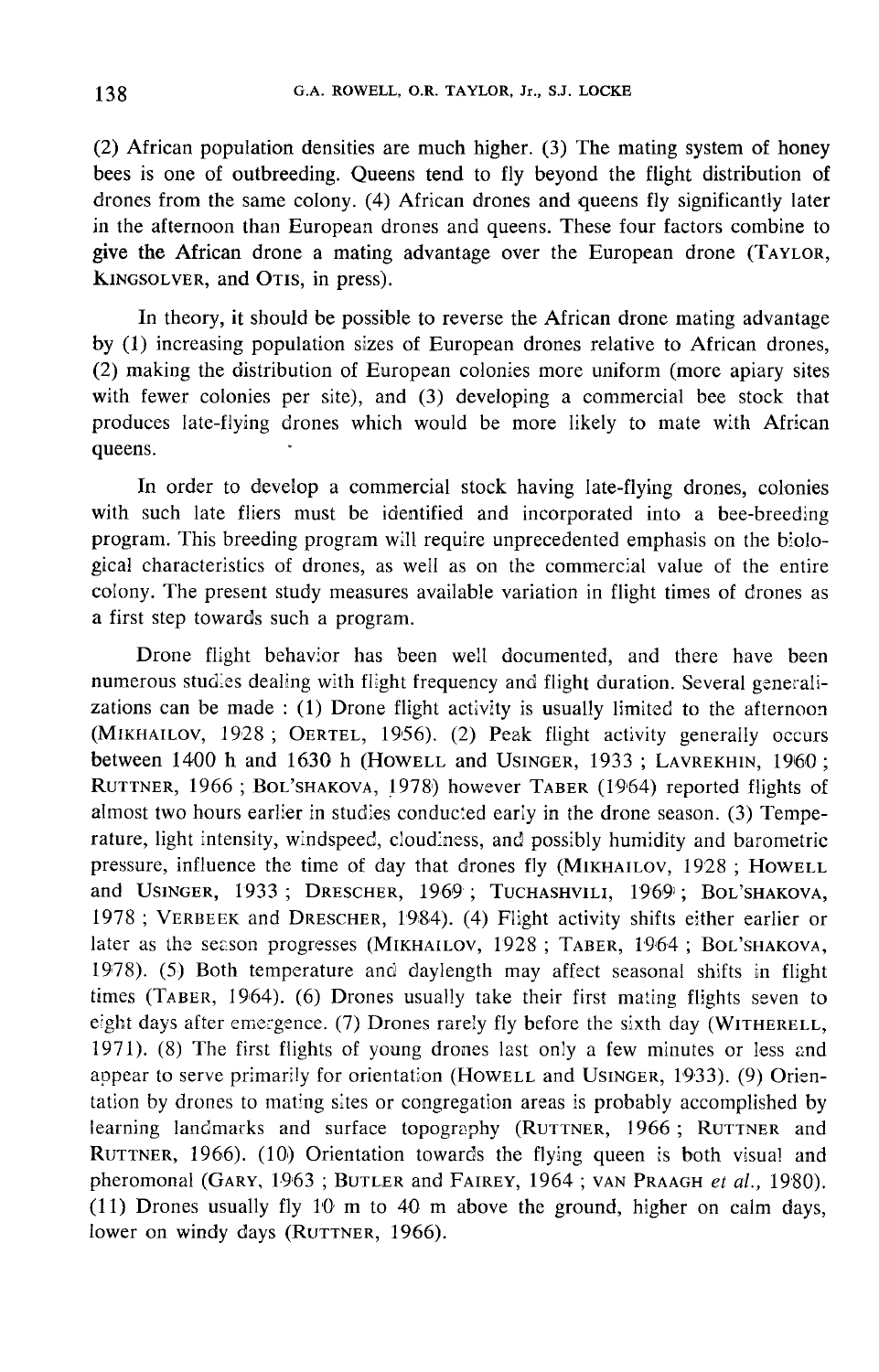(12) Drones generally take three or more mating flights in an afternoon DRONE MATING FLIGHT TIMES IN THE HONEYBEE 139<br>(12) Drones generally take three or more mating flights in an afternoon<br>under favorable weather conditions (HOWELL and USINGER, 1933). DRESCHER (1969) reported as many as five to eight flights per drone during one afternoon. (13) Inbreeding is disruptive since both flight frequency and flight duration of drones under favorable weather conditions (Howell and Usinger, 1933). DRESCHER (1969) reported as many as five to eight flights per drone during one afternoon. (13) Inbreeding is disruptive since both flight frequency and flight (1969) obtained a mean life span of  $22.8 \pm 8.0$  day during mid-summer studies.<br>FUKUDA and OHTANI (1977) noted that life span is short in the summer (13.9 days) decrease according to the degree of inbreeding in the mother queen (MORITZ, 1981). (14) Drone life span under normal conditions is highly variable. DRESCHER (1969) obtained a mean life span of  $22.8 \pm 8.0$  day during middrone slaughter by worker bees. High survivorship in autumn is probably associated with reduced flight activity. High mortality in the summer is probably related to both high levels of flight activity and meteorological extremes associated with resource stress on the colony.

Comparative studies on the mating flight times of drones have been conducted on different species of  $Apis$  and on different races of  $Apis$  mellifera. Distributions of drone flight times of different  $A$ *pis* species occurring sympatrically are distinct as compared to autumn (32.1-42.5 days) and questioned the reality of autumn<br>drone slaughter by worker bees. High survivorship in autumn is probably associated<br>with reduced flight activity. High mortality in the summer is cerana have a flight period which is consistently later in the afternoon than those of Comparative studies on the mating flight times of drones have been conducted<br>on different species of Apis and on different races of Apis mellifera. Distributions<br>of drone flight times of different Apis species occurring s of drone flight times of Apis and on different races of Apis metaplera. Eistnoations<br>of drone flight times of different Apis species occurring sympatrically are distinct<br>and well-separated (KOENIGER and WIJAYAGUNASEKERA, of drone flight times of different *Apis* species occurring sympatrically are distinct<br>and well-separated (KOENIGER and WIJAYAGUNASEKERA, 1976). Drones of *Apis*<br>*cerana* have a flight period which is consistently later i taken together, suggest that substantial variation in drone flight times exists both among *Apis* species and within *Apis mellitera*. The objective of the present study has been to experimentally quantify this variation for  $A$ *pis mellifera*.

# MATERIALS AND METHODS

Ten stocks were selected from the following bee races : Apis mellifera carnica (CAR - Stocks A, B, and C), A. m. caucasica (CAU - Stocks D, E, and F), A. m. ligustica (LIG - Stocks G, H, and I), and A. m. mellifera - ligustica (MEL-LIG - Stock J). A race, for purposes in this study, is defined as a group of populations which is believed (but not shown) to have historically shared geographic origins. Although MEL-LIG is more accurately described as a racial hybrid, for simplicity, it is called a race throughout this paper. Queens, representing diverse honey bee stocks, were purchased from commercial queen producers who operate in the southern and western United States. Stocks do not necessarily originate from these regions. In one instance, a commercial stock (Stock J) and CONNOR, 1984). Between six and 12 queens were purchased from each queen producer. Queens arrived in April and early May, 1983, and were subsequently introduced into standard two-story hives.

The five experimental apiaries used in this study each included colonies from four or more of the stocks mentioned above. Apiaries were located near Lawrence, Kansas (38.58°N, 95.14°W). The distribution of stocks and races in experimental apiaries was constrained by (1) the need to observe three or more colonies at the same apiary within a given day and (2) the need to have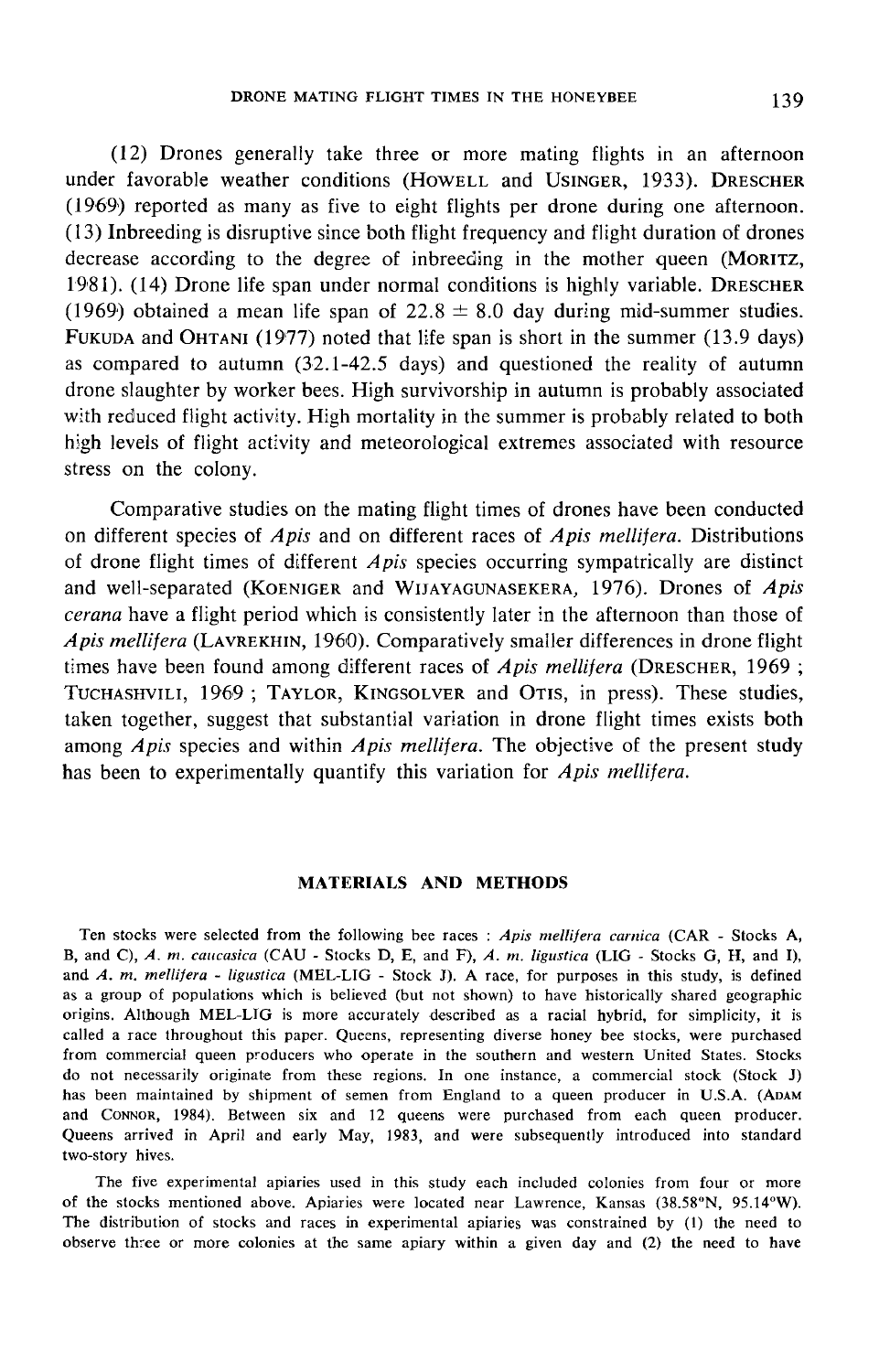drones of the same age during each observation period, in order to minimize this non-genetic factor. To obtain drones of similar ages, queens must lay eggs on drone combs simultaneously. Occasionally, in a number of colonies, queens failed to do this. Colonies of queens that delayed egg laying were either reassigned to new apiaries or simply omitted from the study. Because of such asynchrony, failure of some queens to produce enough drones, and loss of drone brood to chalk brood disease, drone flight observations were obtained from only 45 of the 60 colonies intended for this study.

Physical differences among colonies at each apiary were minimized in order to reduce non-genetic variation in mean departure times. Hive entrances were oriented in the same direction (generally southward). Wind exposure within each apiary was approximately equal. Also, differences in sunlight and shading were minimized.

Drone emergence was synchronized by placing drone combs into the centers of brood nests of each colony. Queens generally laid eggs on drone combs within two days following drone comb insertion. Colonies were revisited 7-14 days later and combs inspected for presence of brood. At this time, drone emergence dates were predicted.

Drones were marked in order to identify age and colony of origin. Two days before emergence, the drone comb and one frame of young bees and unsealed larvae were placed above a queen excluder over the brood chamber of each hive. All previously emerged drones were removed from both frames at this time. Each day, thereafter, newly emerged drones were marked on the notum with either one or two color dots of quick-drying enamel paint. Four cohorts (100 drones per cohort) were marked, one per day, in each colony. The total number of cohorts differed from four, on occasion, either when almost all drones emerged within 1-2 days, or when emergence extented for several days.

The variable of primary concern in this study was the frequency of drone departures over time. Departure time (to the nearest minute) and drone ages were recorded by observers sitting adjacent to colony entrances from 1400 h to 1800 h CDT. Data were analyzed using the University of Kansas Academic Computer System and also using a Zenith Data Systems Z-100 microcomputer. Statistical descriptions and one-way analyses of variance were obtained from BMDP-7D statistical package (B colony entrances from 1400 n to 1800 n CD1, Data were analyzed using the University of Kansas Academic Computer System and also using a Zenith Data Systems Z-100 microcomputer. Statistical descriptions and one-way analy homogeneity of within-colony variances, the statistics used here for the overall analysis and subsequent multiple comparisons of means are approximate tests that are robust under conditions of inequality of variances (BROWN and FORSYTHE, 1974 a; SOKAL and ROHLF, 1981). Equality of Howell method (Program MCHETV - SOKAL and ROHLF, 1981; ROHLF, 1983). Due to lack of homogeneity of within-colony variances, the statistics used here for the overall analysis and subsequent multiple comparisons of means are Howell method (Program MCHETV - SOKAL and ROHLF, 1981; ROHLF, 1983). Due<br>homogeneity of within-colony variances, the statistics used here for the overall<br>subsequent multiple comparisons of means are approximate tests that

Meteorological information (including temperature, incident light intensity, cloudiness, and windspeed) was recorded at the apiary site every 15 minutes during each observation period. Observations of drone flight departures were taken on queenright colonies housed in standard two-story hives and also from queenless colonies housed in five-frame hives (nucleus colonies). Queenless nucleus colonies are much more likely to retain drones than are queenright standard colonies during periods of resource stress. Observations were taken on standard colonies until late in the drone season (late June) when bees were less likely to retain drones that had been reared and reintroduced into the colony. Rejection of drones and high mortality rates of drones necessitated the use of nucleus colonies from late June to mid July. The number of colonies tested per stock (table 1), which were queenright and queenless respectively, were : Stock A, 1, 4 ; Stock B, 1, 2 ; Stock C, 2, 2; Stock D, 3, 2; Stock E, 2, 2; Stock F, 0, 3; Stock G, 3, 2; Stock H, 4, 2; Stock 1, 2, 1 ; and Stock J, 5, 2.

## RESULTS

Substantial differences in mean departure times and within-colony variances of departure times were commonly found among colonies compared on the same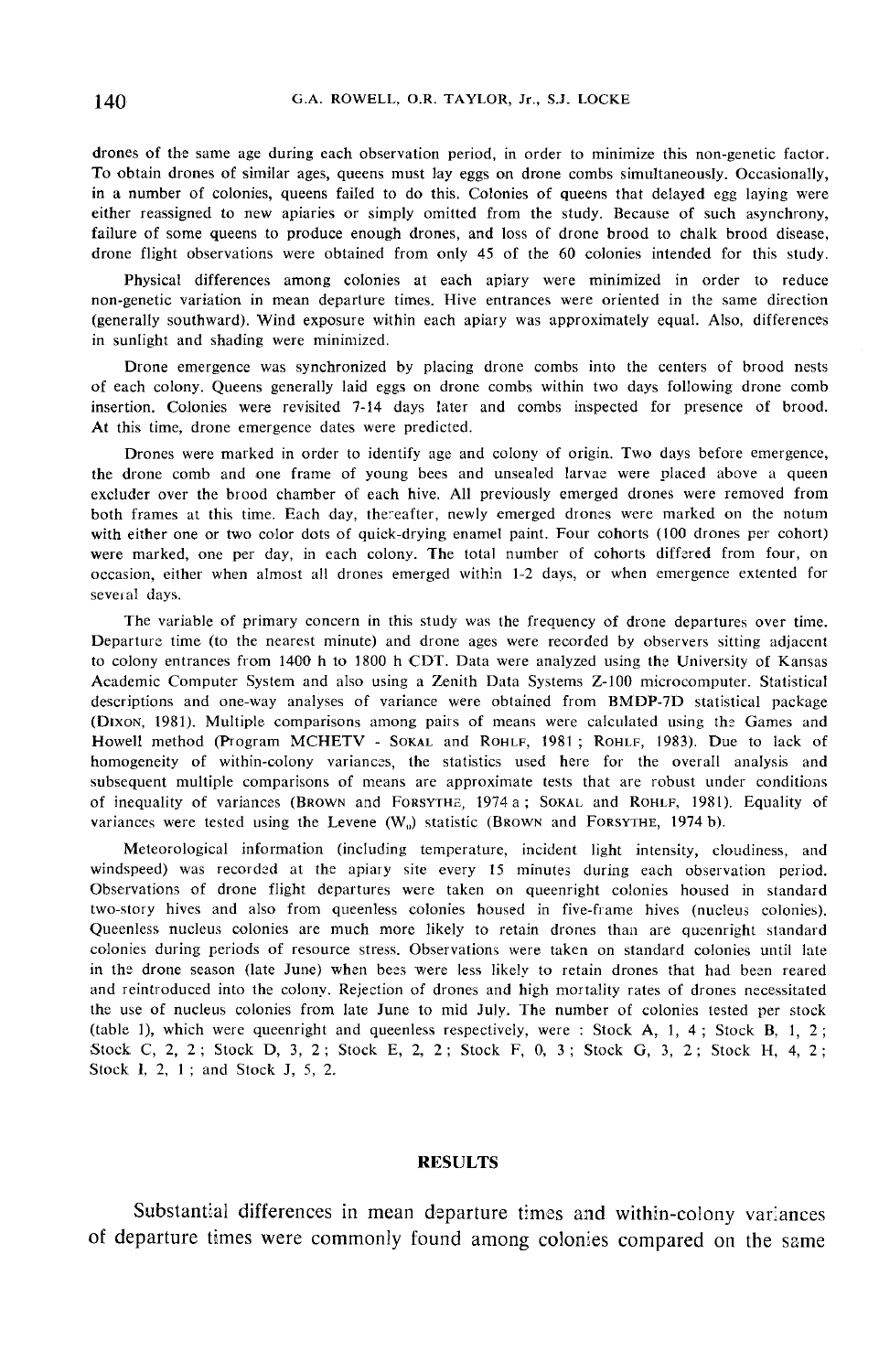| Date    | Race       | Stock-<br>colony | Mean<br>departure<br>time | $s^2$             | $\mathbf n$ | One - Way<br>Anova<br>Equal variances |
|---------|------------|------------------|---------------------------|-------------------|-------------|---------------------------------------|
| 28 May  | MEL-LIG    | $J-4a$           | 127.90 <sup>b</sup>       | 1937.32           | 1259        | $F^* = 28.82***c$                     |
|         | <b>LIG</b> | $H-4$            | 141.59                    | 2030.31           | 923         | $W_0 = .76c$                          |
|         | CAU        | $D-3$            | 138.35                    | 2117.01           | 1233        |                                       |
|         |            |                  |                           |                   |             | $F^* = 4.52^*$                        |
| 3 June  | LIG        | $G-1$            | 122.68                    | 2833.75           | 713         |                                       |
|         | MEL-LIG    | $J-3$            | 128.04                    | 3113.08           | 806         | $W_0 = 6.55**$                        |
|         | LIG        | $H-2$            | 120.27                    | 2598.55           | 837         |                                       |
| 6 June  | MEL-LIG    | $J-3$            | 154.97                    | 1433.15           | 580         | $F^* = 3.33^*$                        |
|         | MEL-LIG    | $J-4$            | 159.57                    | 873.44            | 465         | $W_0 = 39.45***$                      |
|         | <b>LIG</b> | $H-4$            | 154.47                    | 1692.25           | 902         |                                       |
| 7 June  | <b>LIG</b> | $G-1$            | 135.34                    | 2600.49           | 643         | $F^* = 83.41***$                      |
|         | <b>LIG</b> | $H-2$            | 118.67                    | 3362.84           | 679         | $W_0 = 8.97***$                       |
|         | CAU        | $D-3$            | 151.41                    | 3123.69           | 1388        |                                       |
|         |            |                  |                           |                   |             |                                       |
| 9 June  | MEL-LIG    | $J-4$            | 166.48                    | 1075.84           | 610         | $F^* = 1.39$                          |
|         | MEL-LIG    | $J-3$            | 167.08                    | 1751.67           | 618         | $W_0 = 28.33***$                      |
|         | LIG        | $H-4$            | 169.86                    | 1895.99           | 707         |                                       |
| 15 June | MEL-LIG    | $J-1$            | 160.23                    | 2014.93           | 319         | $F^* = 3.41^*$                        |
|         | CAU        | $D-5$            | 152.35                    | 1709.91           | 415         | $W_0 = 8.37***$                       |
|         | CAU        | $D-6$            | 154.40                    | 1376.78           | 615         |                                       |
| 17 June | LIG        | $G-4$            | 199.13                    | 658.49            | 514         |                                       |
|         | MEL-LIG    | $J-1$            | 196.41                    | 1209.02           | 270         | $F^* = 41.02***$                      |
|         | CAU        | $D-5$            |                           |                   |             | $W_0 = 32.40***$                      |
|         | CAU        | $D-6$            | 197.27<br>180.08          | 1091.31<br>514.75 | 265<br>505  |                                       |
|         |            |                  |                           |                   |             |                                       |
| 24 June | LIG        | $G-4$            | 205,20                    | 1583.24           | 481         |                                       |
|         | MEL-LIG    | $J-1$            | 197.33                    | 1764.59           | 165         | $F^* = 5.70***$                       |
|         | CAU        | $D-5$            | 193.66                    | 1106.63           | 218         | $W_0 = 12.57***$                      |
|         | CAU        | $D-6$            | 199.70                    | 908.12            | 166         |                                       |
| 29 June | CAU        | E4-J nuc         | 227.87                    | 639.38            | 626         | $F^* = 31.69***$                      |
|         | CAU        | E-4 nuc          | 216.92                    | 918.94            | 581         | $W_0 = 14.46***$                      |
|         | CAU        | $E-4$            | 215.09                    | 711.13            | 248         |                                       |
|         |            |                  |                           |                   |             |                                       |
| 30 June | LIG        | $H-3$            | 210.54                    | 719.69            | 410         |                                       |
|         | CAU        | $E-4$            | 199.21                    | 794.34            | 135         | $F^* = 40.97***$                      |
|         | CAU        | $E-5$            | 208.65                    | 760.88            | 238         | $W_0 = 3.95***$                       |
|         | CAR        | $C-1$            | 179.90                    | 1041.87           | 134         |                                       |

TABL. 1. - Descriptive statistics, approximate one-way analysis of variance (Brown - Forsythe modifier F-statistic,  $F^*$ , and tests for equal variance Levene's statistic,  $W_0$ )

a Letter represents commercial stock, number indicates individual colony. Colonies queenright and more than ca. 10000 worker bees except where labeled « nuc ». Nuc or nucleus colonies were queenless with 3000-5000 worker bees.

- b Minutes after 13.30 h CDT.
- c \*\*\*,  $P < .001$ ; \*\*,  $.001 \le P .01$ ; \*,  $.01 \le P < .05$ .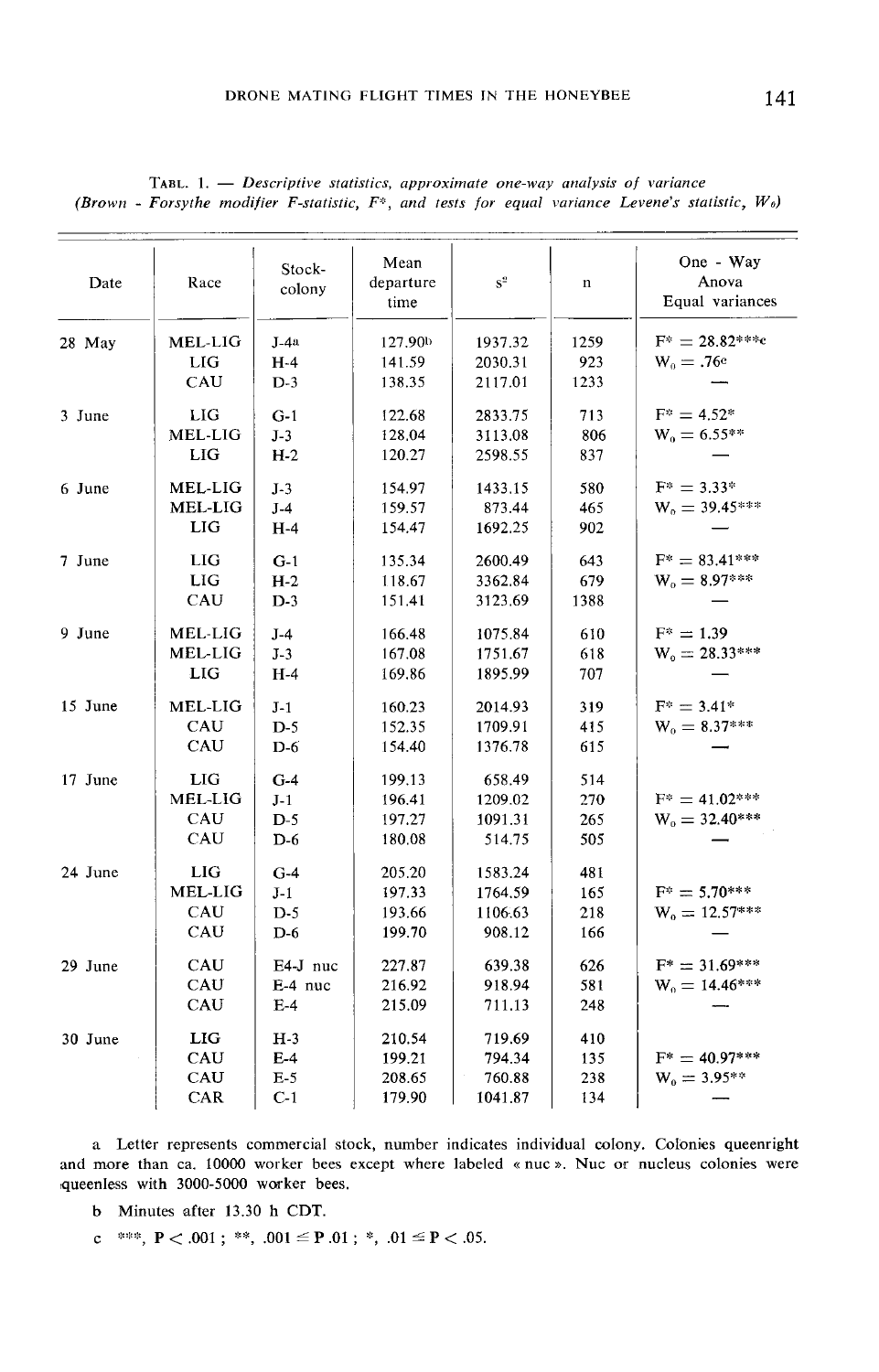| Date    | Race            | Stock-<br>colony | Mean<br>departure<br>time | $\mathbf{s}^2$ | n   | One - Way<br>Anova<br>Equal variances |
|---------|-----------------|------------------|---------------------------|----------------|-----|---------------------------------------|
| 2 July  | MEL-LIG         | J-6              | 169,22                    | 1434.74        | 115 |                                       |
|         | CAR             | $A-4$            | 177.18                    | 1537.11        | 89  | $F^* = 8.29***$                       |
|         | CAR             | $B-2$            | 152.20                    | 1255.92        | 92  | $W_0 = 2.55$                          |
|         | LIG             | $1-3$            | 160.08                    | 963.17         | 71  |                                       |
| 4 July  | MEL-LIG         | $J-7$            | 150.49                    | 1632.64        | 107 |                                       |
|         | CAR             | $B-2$            | 149.54                    | 3496.71        | 393 | $F^* = 42.01***$                      |
|         | LIG             | $I-5$            | 163.03                    | 2552.37        | 295 | $W_0 = 25.29***$                      |
|         | CAR             | $C-K$            | 188.81                    | 1922.38        | 311 |                                       |
| 5 July  | MEL-LIG         | $J-2$ nuc        | 173.24                    | 2023.20        | 352 | $F^* = 6.44**$                        |
|         | LIG             | $H-1$            | 176.63                    | 1456.26        | 348 | $W_0 = 5.35**$                        |
|         | <b>LIG</b>      | $H-1$ nuc        | 165.98                    | 1753.93        | 403 |                                       |
| 6 July  | LIG             | $G-2$ nuc        | 196.55                    | 1987.47        | 42  |                                       |
|         | <b>LIG</b>      | $G-3$ nuc        | 194.92                    | 800.44         | 261 | $F^* = 7.85***$                       |
|         | LIG             | $G-3$            | 204.03                    | 959.33         | 166 | $W_0 = 25.25***$                      |
|         | CAU             | $F-5$ nuc        | 187.15                    | 1661.79        | 331 |                                       |
| 7 July  | CAU             | $D-2$ nuc        | 188.25                    | 1937.23        | 240 | $F^* = 79.78***$                      |
|         | CAR             | $C-2$ nuc        | 143.92                    | 2077.17        | 428 | $W_0 = 2.07$                          |
|         | CAR             | $C-3$ nuc        | 163.35                    | 1750.25        | 261 |                                       |
| 9 July  | MEL-LIG         | J-6              | 186.37                    | 1554.33        | 82  | $F^* = 2.39$                          |
|         | CAR             | $A-4$            | 183.88                    | 1130.91        | 68  | $W_0 = 1.82$                          |
|         | LIG <sub></sub> | $I-3$            | 173.14                    | 1540.88        | 63  |                                       |
| 11 July | <b>MEL-LIG</b>  | J-2 nuc          | 212.30                    | 1865.89        | 43  |                                       |
|         | CAU             | D-4 nuc          | 221.93                    | 2294.60        | 238 | $F^* = 2.45$                          |
|         | CAU             | $F-5$ nuc        | 215.28                    | 920.03         | 106 | $W_e = 8.58***$                       |
|         | CAU             | F-6 nuc          | 210.43                    | 1322.41        | 101 |                                       |
| 12 July | LIG             | $H-5$ nuc        | 215.06                    | 1489.81        | 241 |                                       |
|         | CAR             | $B-4$ nuc        | 229.33                    | 1248.56        | 256 | $F^* = 6.56***$                       |
|         | LIG             | $I-6$ nuc        | 220.56                    | 1449.48        | 308 | $W_0 = 1.70$                          |
|         | CAU             | F-KS nuc         | 221.85                    | 1110.29        | 188 |                                       |
| 14 July | CAR             | $A-1$ nuc        | 171.62                    | 2765.39        | 145 |                                       |
|         | CAR             | A-2 nuc          | 166.22                    | 2357.10        | 235 | $F^* = 1.42$                          |
|         | CAR             | $A-3$ nuc        | 161.82                    | 2169.98        | 222 | $W_0 = 1.49$                          |
|         | CAR             | $B-1$ nuc        | 168.86                    | 2731.00        | 419 |                                       |
| 15 July | MEL-LIG         | $J-9$ nuc        | 155.22                    | 1334.88        | 27  |                                       |
|         | CAR             | A-K nuc          | 200.98                    | 1588.02        | 51  | $F^* = 12.59***$                      |
|         | CAR             | A-2 nuc          | 182.10                    | 1661.95        | 175 | $W_0 = 3.32*$                         |
|         | CAR             | B-1 nuc          | 196.68                    | 1859.42        | 221 |                                       |

TABLE 1. - (continued)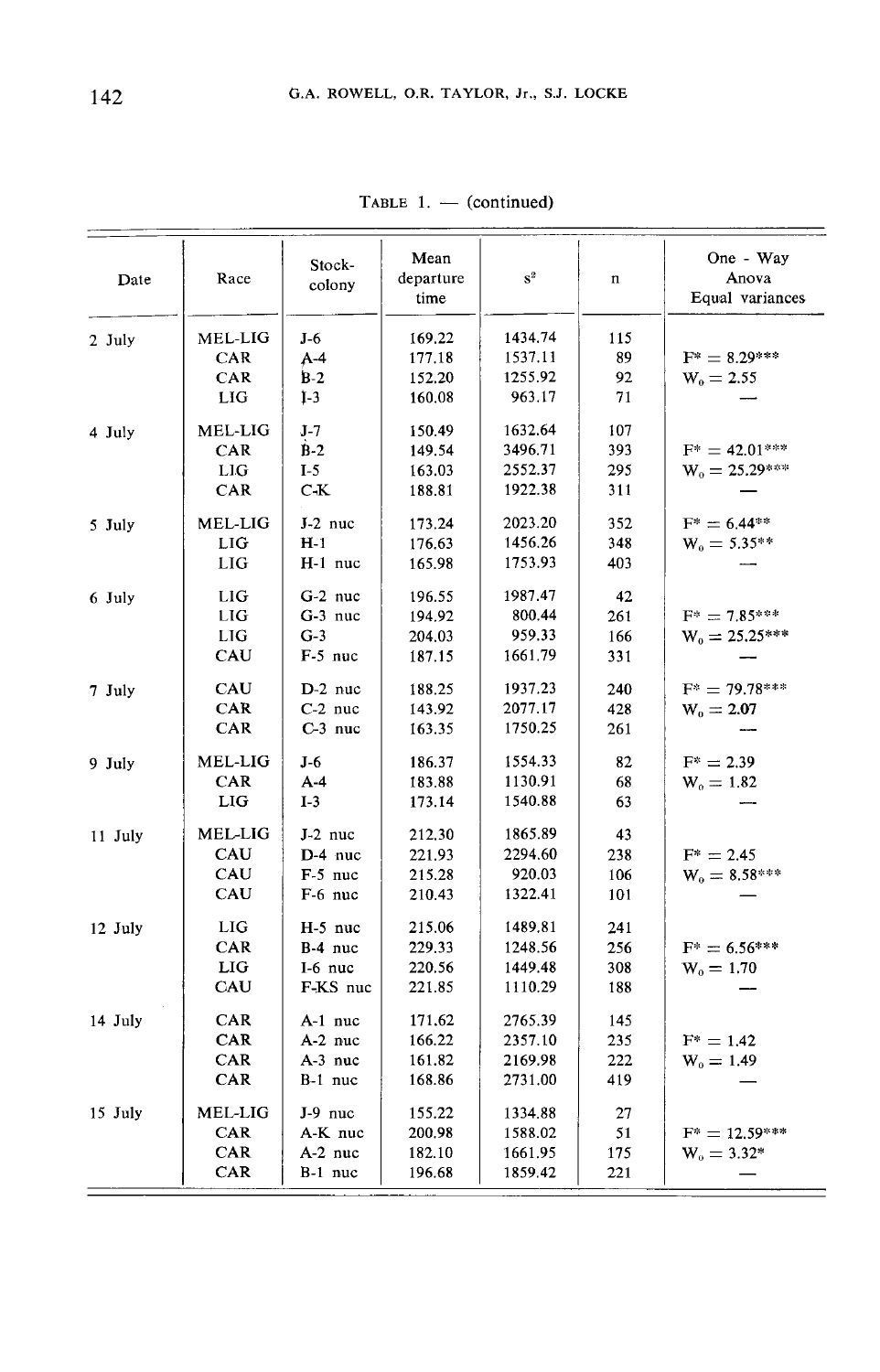day. Repeatability of drone behavior was observed in the means of colonies observed more than once.

From a total of 20 observation days, comparing drone flight activity of three to four colonies on each day, significant differences in mean departure times were obtained on 16 days ( $F^*$  values,  $P < .05$ , table 1). Among comparisons of standard size colonies, means differed significantly on 10 out of 12 observation days, seven of these having P-values of less than .001 (including 2S May, 7, 17, 24 and 30 June, 2 and 4 July).

Mean departure times, from nucleus colonies, differed significantly on three of five observation days (7, 12 and 15 July). On days where standard colonies were compared with either two or three nucleus colonies, significant differences among colonies were also detected (29 June and 6 July).

Drone flight-time comparisons were made between standard colonies and queenless nucleus colonies (which contained drones and workers from standard colonies). Drones of nucleus colonies flew either earlier (5 July), or at similar times (29 June, 6 July) as drones from their respective standard colonies. '

Consistencies in flight-time means were seen among colonies compared more than once, especially on days when flight-time means were well dispersed (i.e., days having significant differences among mean departure times). On two such days (17 and 24 June), colony G-4 drones repeatedly flew later than those of J-1, D-5, or D-6. Colony B-2 drones flew earliest of four colonies on 2 and 4 July. Similarly, colony H-4 flew latest of three colonies on both 28 May and 9 June.

Significant differences in within-colony variances (Levene's test,  $W_0$ , for equal variances) were detected on 14 out of 20 observation days (table 1). Among standard colony comparisons, significant differences were found on nine out of 12 observation days, seven of which were highly significant (6, 7, 9, 15, 17, and 24 June, and also 4 July). In comparisons of nucleus colonies, only one observation day out of five showed significant inequalities of within-colony variances (11 July). And finally, among standard/nucleus colony comparisons, significantly different within-colony variances were observed on every observation day (29 June, 5 and 6 July). Drones of nucleus colonies compared against related standard colonies had either larger variances (29 June, 5 July) or smaller variances (6 July).

Significant differences ( $P < .05$ ) between pairs of means were found among colonies of different races (table  $2: a$ ., d., f., g., h., i., k., m., n., o., and p.), among colonies of different commercial stocks of the same race (table 2 : d., j., and k.), and among colonies of the same commercial stock (table  $2 : f_1$ , 1, and n). By ranking the means within each day (early, intermediate, or late), and comparing all days collectively where significant differences ( $F^*$  test,  $P < .01$ ) occurred, some stocks had predominantly intermediate means whereas others had far more extreme flight times, both early and late (see figure 1).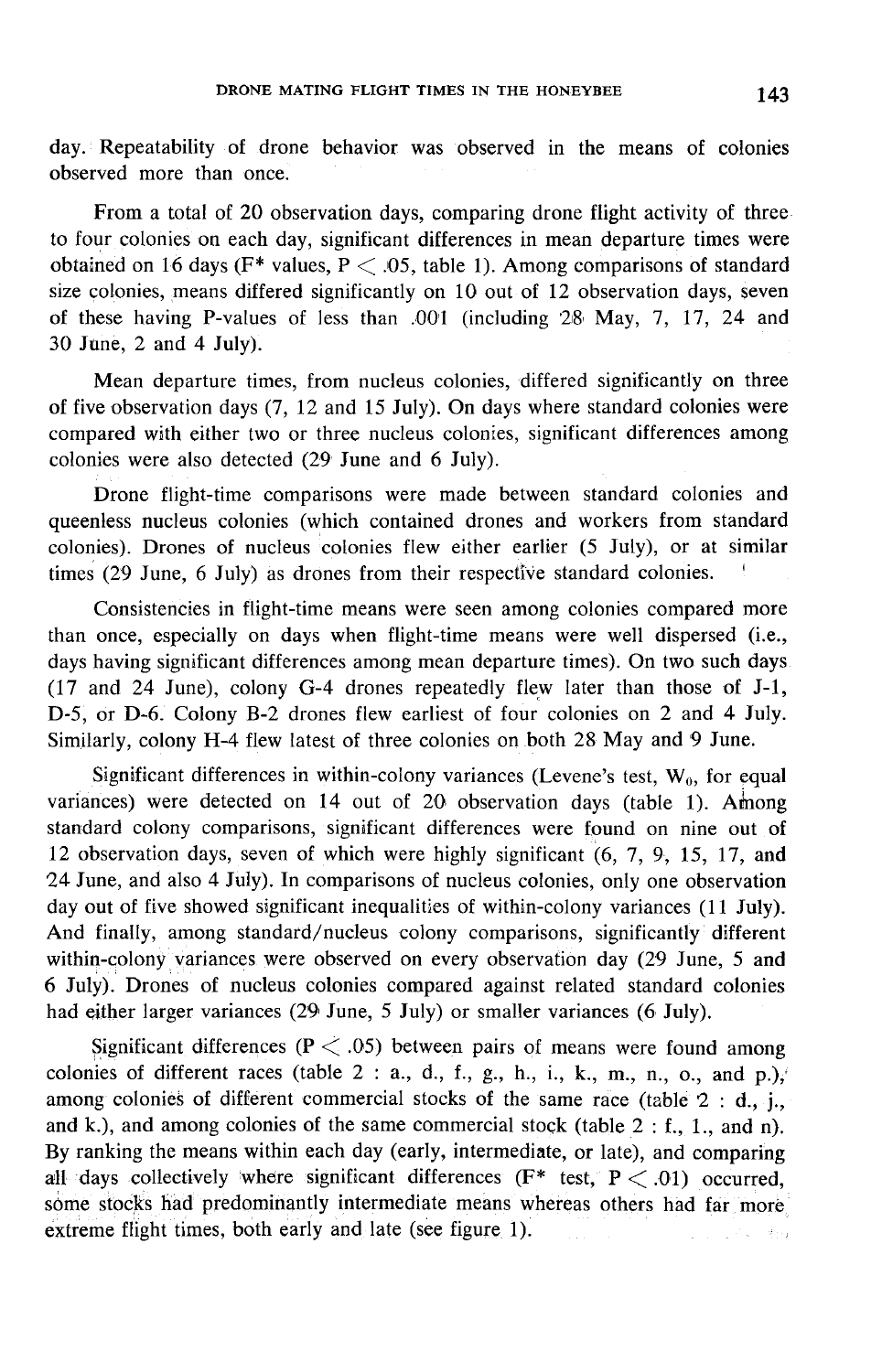| a) 28 May |                |            |                 |       |         | b) 3 June                 |        |                |  |                 |                 |       |
|-----------|----------------|------------|-----------------|-------|---------|---------------------------|--------|----------------|--|-----------------|-----------------|-------|
|           |                | $J-4$      | Colony<br>$H-4$ | $D-3$ |         |                           |        |                |  | $G-1$           | Colony<br>$J-3$ | $H-2$ |
|           | J <sub>4</sub> |            | 6.41            | 5.98  |         |                           |        | $\overline{6}$ |  |                 | 9.29            | 8.83  |
| Colony    | $H-4$          | 13.69*     |                 | 6.56  |         |                           | Colony |                |  | 5.36            |                 | 8.76  |
|           | $D-3$          | $10.45*$   | 3.24            |       |         |                           |        | $H-2$          |  | 2.41            | 7.77            |       |
|           | $c)$ 6 June    |            |                 |       |         |                           |        | d) 7 June      |  |                 |                 |       |
|           |                | $J-3$      | Colony<br>$J-4$ | $H-4$ |         |                           |        |                |  | $G-1$           | Colony<br>$H-2$ | $D-3$ |
|           | $J-3$          |            | 6.92            | 6.92  |         |                           |        | $\overline{G}$ |  |                 | 9.95            | 8.32  |
| Colony    |                | 4.60       |                 | 6.43  |         |                           | Colony | $H-2$          |  | $16.67*$        |                 | 8.90  |
|           | $H-4$ $J-4$    | 0.50       | 5.10            |       |         |                           |        | $\overline{D}$ |  | $16.07^{\circ}$ | 32.74*          |       |
|           |                | e) 15 June |                 |       |         |                           |        | f) $17$ June   |  |                 |                 |       |
|           |                | $J-1$      | Colony<br>$D-5$ | $D-6$ |         |                           |        | $G-4$          |  | $J-1$           | Colony<br>$D-5$ | $D-6$ |
|           | $\Xi$          |            | 10.73           | 9.72  |         | $\mathbf{G}$ <sup>-</sup> |        |                |  | 8.75            | 8.47            | 5.52  |
| Colony    | D-6 D-5        | 7.88       |                 | 8.37  |         | $\mathbf{I}$              |        | 2.72           |  |                 | 10.69           | 8.56  |
|           |                | 5.83       | 2.05            |       |         | Colony<br>$D-5$           |        | 1.86           |  | 0.86            |                 | 8.27  |
|           |                |            |                 |       |         | $\overline{Q}$            |        | 19.05*         |  | $16.33*$        | $17.19*$        |       |
|           |                | g) 24 June |                 |       |         |                           |        | h) 29 June     |  |                 |                 |       |
|           |                | $G-4$      | Colony<br>$J-1$ | $D-5$ | $D - 6$ |                           |        |                |  | E4JN            | Colony<br>E4N   | $E-4$ |
|           | $\ddot{G}$     |            | 13.67           | 10.55 | 10.80   |                           |        | E4JN           |  |                 | 5.35            | 6.56  |
|           | $-1$           | 7.87       |                 | 14.51 | 14.69   |                           | Colony | E4N            |  | 10.95*          |                 | 7.01  |
| Colony    | $D-5$          | 11.54*     | 3.67            |       | 11.85   |                           |        | $E-4$          |  | $12.78^{\circ}$ | 1.83            |       |
|           | $\overline{D}$ | 5.50       | 2.37            | 6.04  |         |                           |        |                |  |                 |                 |       |

TABL. 2. - Approximate tests of equality among pairs of mean departure times (minutes) using the Games and Howell method

Differences between pairs of mean are given below the diagonal and corresponding minimum significant differences  $(P < .05)$  between each pair of means are given above the diagonal. « N » in colony identifier indicates queenless nucleus colony (with 3000-5000 workers). Colonies, otherwise, are queenright with more than ca. 10000 workers.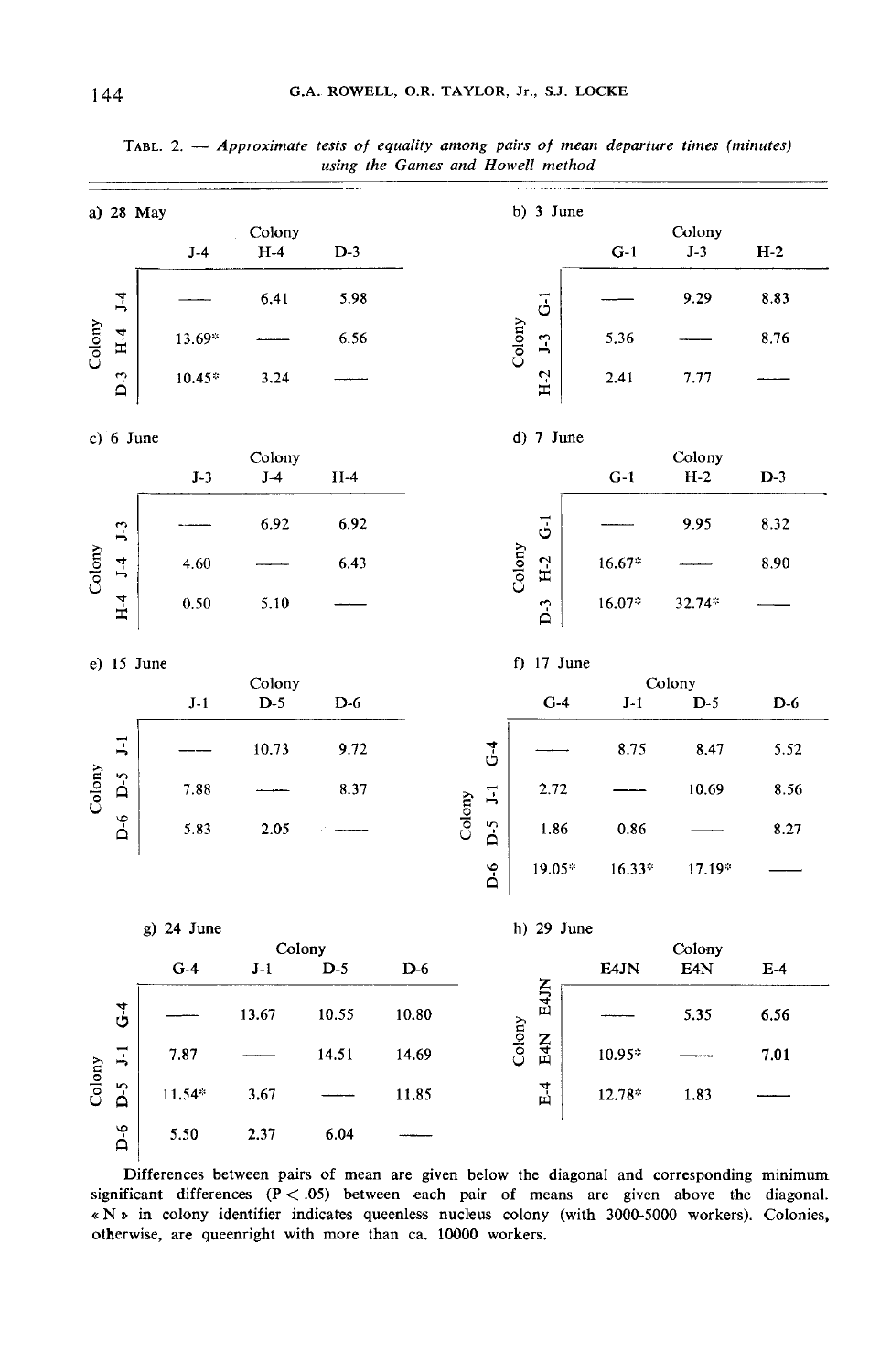| i) 30 June<br>$j)$ 2 July<br>Colony<br>$H-3$<br>$E-4$<br>$E-5$<br>$C-1$<br>$J-6$<br>$A-4$<br>H <sub>3</sub><br>$J-6$<br>10.12<br>8.11<br>11.31<br>20.00<br>$\overline{A}$ .4<br>$E-5$ $E-4$<br>7.96<br>$11.33*$<br>11.02<br>13.52<br>Colony<br>Colony<br>$B-2$<br>1.89<br>12.12<br>17.02<br>9.44<br>24.98*<br>$\mathbf{L}$<br>$\overline{c}$<br>30.64*<br>$19.31*$<br>28.75*<br>9.14<br>17.10<br>$k)$ 4 July<br>1) 5 July<br>Colony<br>$J-7$<br>$B-2$<br>$I-5$<br>$C-K$<br>J2N<br>12N<br>$J-7$<br>17.90<br>16.97<br>17.98<br>Colony<br>H <sub>1</sub><br>$B-2$<br>0.95<br>15.26<br>14.14<br>3.39 | Colony<br>$B-2$<br>18.73<br>20.40<br>7.88<br>Colony<br>$H-1$ | $I-3$<br>26.04<br>20.39<br>19.16<br>H1N |
|--------------------------------------------------------------------------------------------------------------------------------------------------------------------------------------------------------------------------------------------------------------------------------------------------------------------------------------------------------------------------------------------------------------------------------------------------------------------------------------------------------------------------------------------------------------------------------------------------|--------------------------------------------------------------|-----------------------------------------|
|                                                                                                                                                                                                                                                                                                                                                                                                                                                                                                                                                                                                  |                                                              |                                         |
|                                                                                                                                                                                                                                                                                                                                                                                                                                                                                                                                                                                                  |                                                              |                                         |
|                                                                                                                                                                                                                                                                                                                                                                                                                                                                                                                                                                                                  |                                                              |                                         |
|                                                                                                                                                                                                                                                                                                                                                                                                                                                                                                                                                                                                  |                                                              |                                         |
|                                                                                                                                                                                                                                                                                                                                                                                                                                                                                                                                                                                                  |                                                              |                                         |
|                                                                                                                                                                                                                                                                                                                                                                                                                                                                                                                                                                                                  |                                                              |                                         |
|                                                                                                                                                                                                                                                                                                                                                                                                                                                                                                                                                                                                  |                                                              |                                         |
|                                                                                                                                                                                                                                                                                                                                                                                                                                                                                                                                                                                                  |                                                              |                                         |
|                                                                                                                                                                                                                                                                                                                                                                                                                                                                                                                                                                                                  |                                                              |                                         |
|                                                                                                                                                                                                                                                                                                                                                                                                                                                                                                                                                                                                  | 10.47                                                        | 10.55                                   |
|                                                                                                                                                                                                                                                                                                                                                                                                                                                                                                                                                                                                  |                                                              | 9.70                                    |
| Colony<br>$\overline{1}$<br><b>NIH</b><br>14.04<br>12.54<br>13.49<br>7.26                                                                                                                                                                                                                                                                                                                                                                                                                                                                                                                        | $10.65*$                                                     |                                         |
| čX<br>38.32 <sup>*</sup><br>39.27*<br>$25.78^{\circ}$                                                                                                                                                                                                                                                                                                                                                                                                                                                                                                                                            |                                                              |                                         |
| m) 6 July<br>n) 7 July                                                                                                                                                                                                                                                                                                                                                                                                                                                                                                                                                                           |                                                              |                                         |
| Colony<br>G3N<br>$G-3$<br>G <sub>2</sub> N<br>F5N<br>D <sub>2</sub> N                                                                                                                                                                                                                                                                                                                                                                                                                                                                                                                            | Colony<br>C2N                                                | C3N                                     |
| G2N<br>D2N<br>26.76<br>27.37<br>27.20                                                                                                                                                                                                                                                                                                                                                                                                                                                                                                                                                            | 11.95                                                        | 12.78                                   |
| Colony<br>GSN<br>C2N<br>Colony<br>1.63<br>10,86<br>10.36<br>44.33*                                                                                                                                                                                                                                                                                                                                                                                                                                                                                                                               |                                                              | 11.30                                   |
| ු<br>$\overline{3}$<br>7.48<br>9.11<br>11.99<br>24.90*                                                                                                                                                                                                                                                                                                                                                                                                                                                                                                                                           | $19.43^{\circ}$                                              |                                         |
| FSN<br>9.40<br>7.77<br>16.88*                                                                                                                                                                                                                                                                                                                                                                                                                                                                                                                                                                    |                                                              |                                         |
| o) 12 July<br>p) 15 July                                                                                                                                                                                                                                                                                                                                                                                                                                                                                                                                                                         |                                                              |                                         |
| Colony<br>B <sub>4</sub> N<br>H5N<br><b>I6N</b><br><b>FKSN</b><br>J9N<br><b>AKN</b><br>$\overline{S}$                                                                                                                                                                                                                                                                                                                                                                                                                                                                                            | Colony<br>A <sub>2</sub> N                                   | B1N                                     |
| N61<br>$\mathbf{H}$<br>12.12<br>12.01<br>12.68<br>33.74                                                                                                                                                                                                                                                                                                                                                                                                                                                                                                                                          | 29.20                                                        | 29.01                                   |
| B4N<br>A2N AKN<br>Colony<br>Colony<br>$14.27$ <sup>*</sup><br>11.28<br>11.98<br>45.76*                                                                                                                                                                                                                                                                                                                                                                                                                                                                                                           | 23.64                                                        | 23.34                                   |
| I6N<br>11.88<br>26.88<br>5.50<br>8.77<br>18.88                                                                                                                                                                                                                                                                                                                                                                                                                                                                                                                                                   |                                                              | 15.44                                   |
| <b>FKSN</b><br>BIN<br>6.79<br>7.48<br>1.29<br>41.46*<br>4.30                                                                                                                                                                                                                                                                                                                                                                                                                                                                                                                                     | 14.58                                                        |                                         |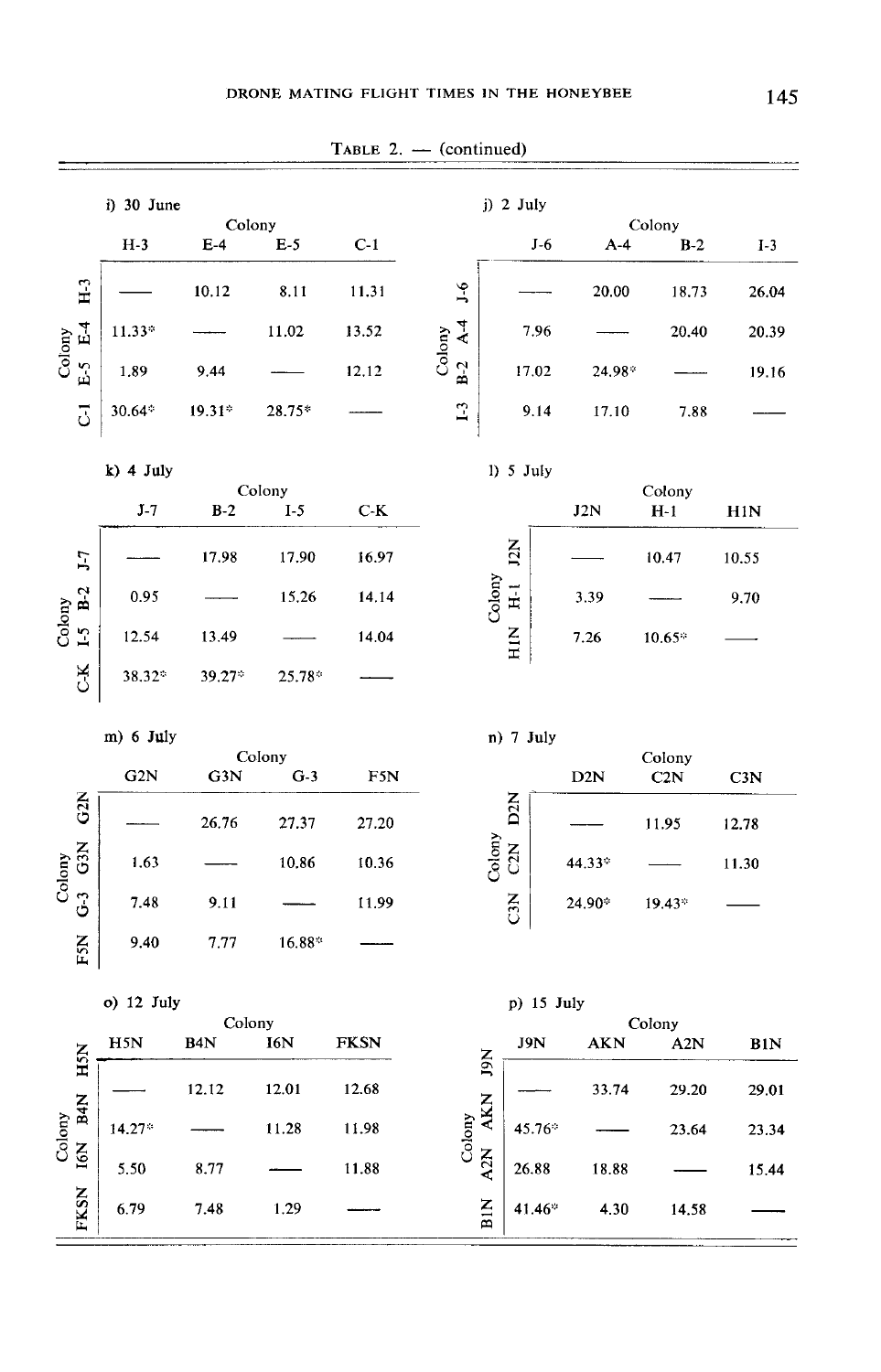How does weather affect drone flight behavior ? Do large differences in mean departure times (among colonies) occur over a wide range of meteorological conditions or is there some optimum set of weather conditions necessary for differences to occur ? Results indicate that differences in departure time means How does weather affect drone flight behavior? Do large differences in mean<br>departure times (among colonies) occur over a wide range of meteorological<br>conditions or is there some optimum set of weather conditions necessary of 30 minutes or more in means of flight departure times occured on days where a) mean temperatures ranged from  $27.50$  to  $34.36^{\circ}$  C, b) mean light intensities ranged from 5,400 to 26,500 ft-candles, c) mean cloudiness ranged from 0 to 40 %, and d) mean wind speeds ranged from 0.20 to 2.25 m/sec. Of the four meteorological factors (temperature, light intensity, cloudiness, and windspeed), only temperature was significantly correlated with mean departure time of drone flights (figure 2,  $r = .626$ ,  $n = 64$ ,  $P < .01$ ). Seasonal shifts in drone flight times are clearly associated with temperature change as suggested (figure 2, r = .626, n = 64, P  $<$  .01). Seasonal shifts in drone flight times are clearly associated with temperature change as suggested by TABER (1964).



FIG. 1. - Comparative departure times of drones based on rank of colony means  $E =$ early, I = intermediate, L = late

146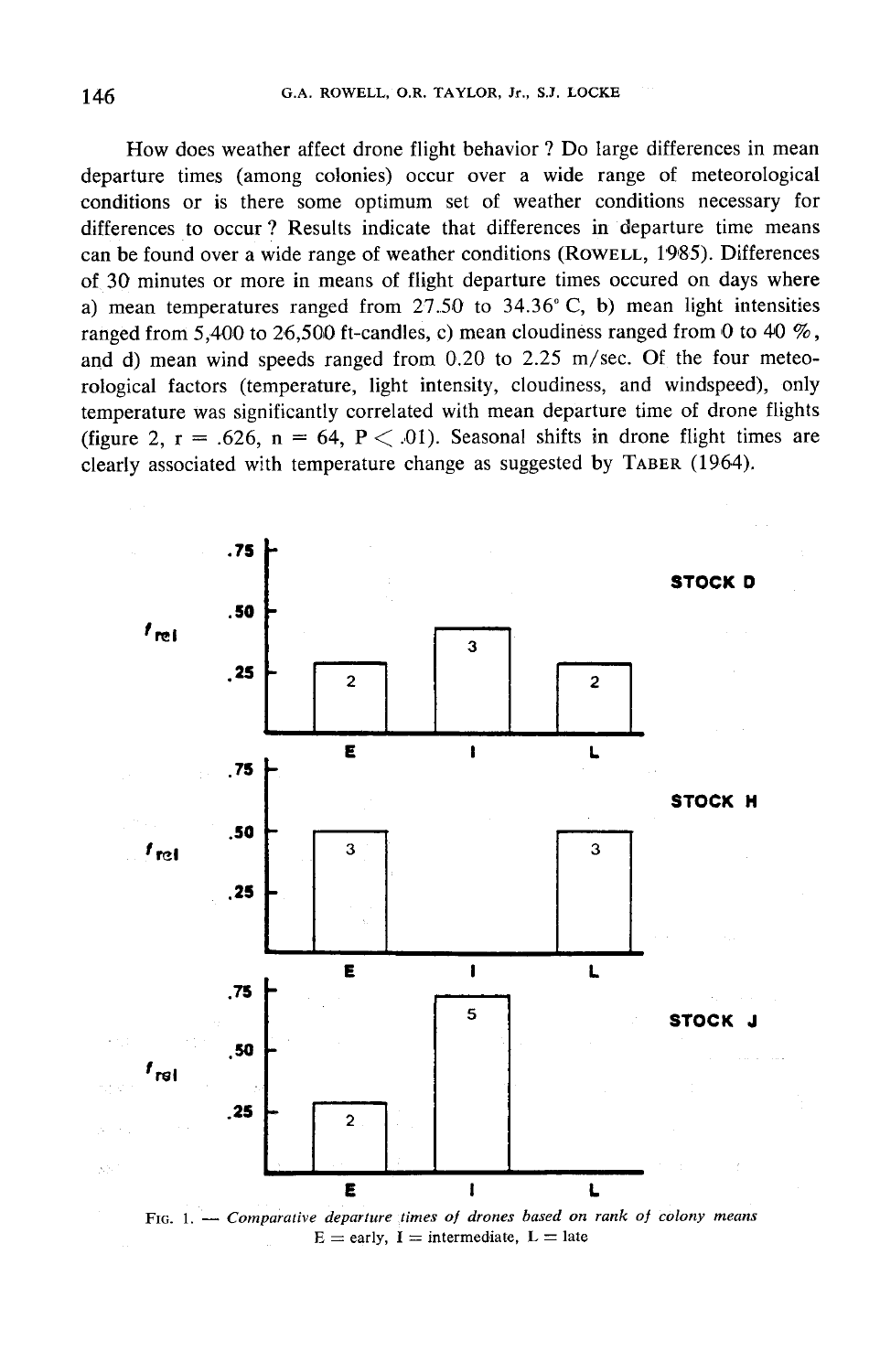





FIG. 3.  $-$  Mean departure time and drone age : standard colonies (queenright with more than ca. 10000 worker bees) Numbers replace dots if two or more values are the same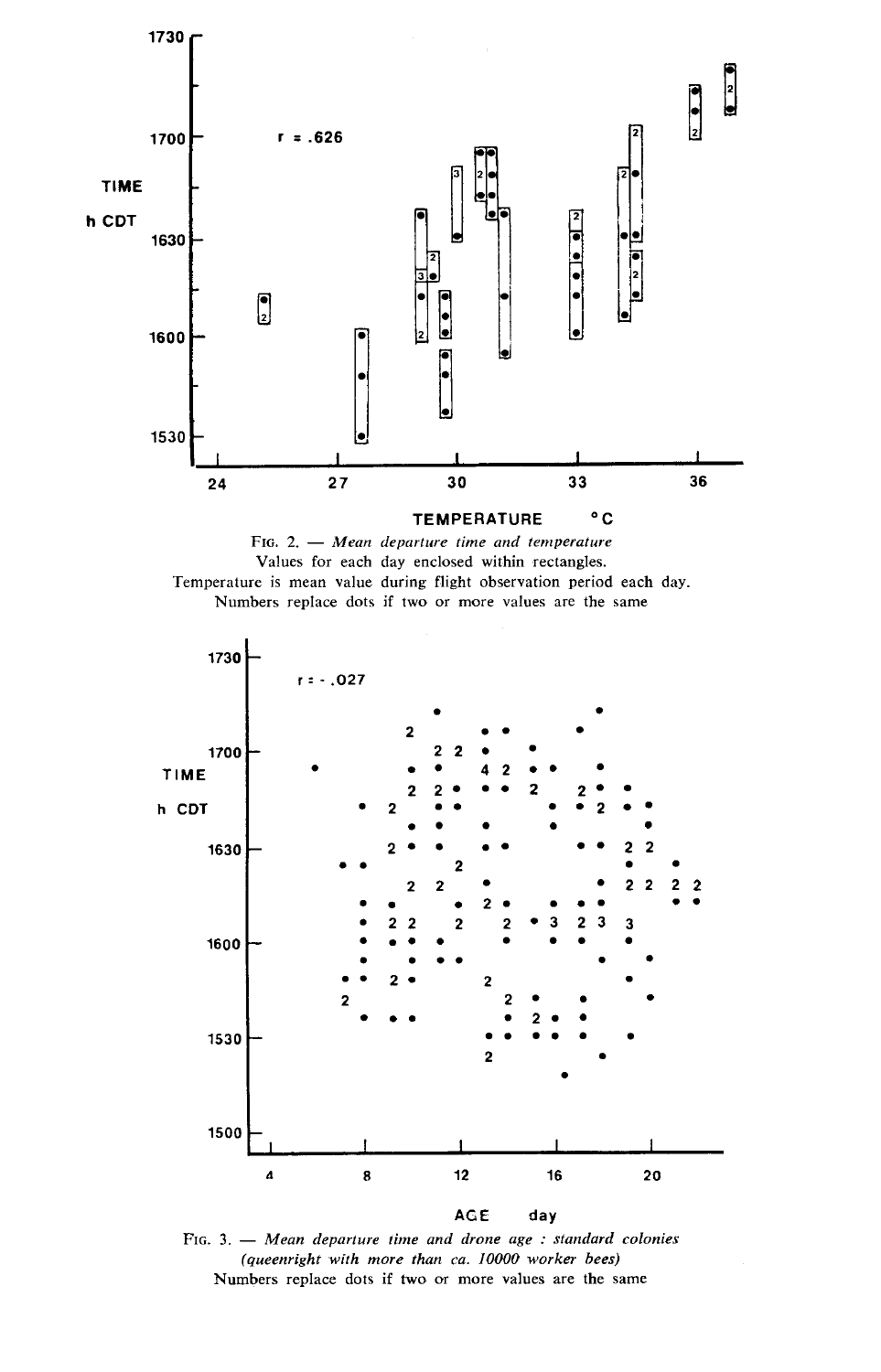

FIG. 4. - Mean departure times and drones ages : nucleus colonies (queenlees with 3000-5000 worker bees) Numbers replace dots if two or more values are the same



FIG. 5. - Durations of flight activity (based on magnitude of within-colony variance,  $s^2$ ) and drone ages : standard colonies (queenright with more than ca. 10000 worker bees) Numbers replace dots if two or more values are the same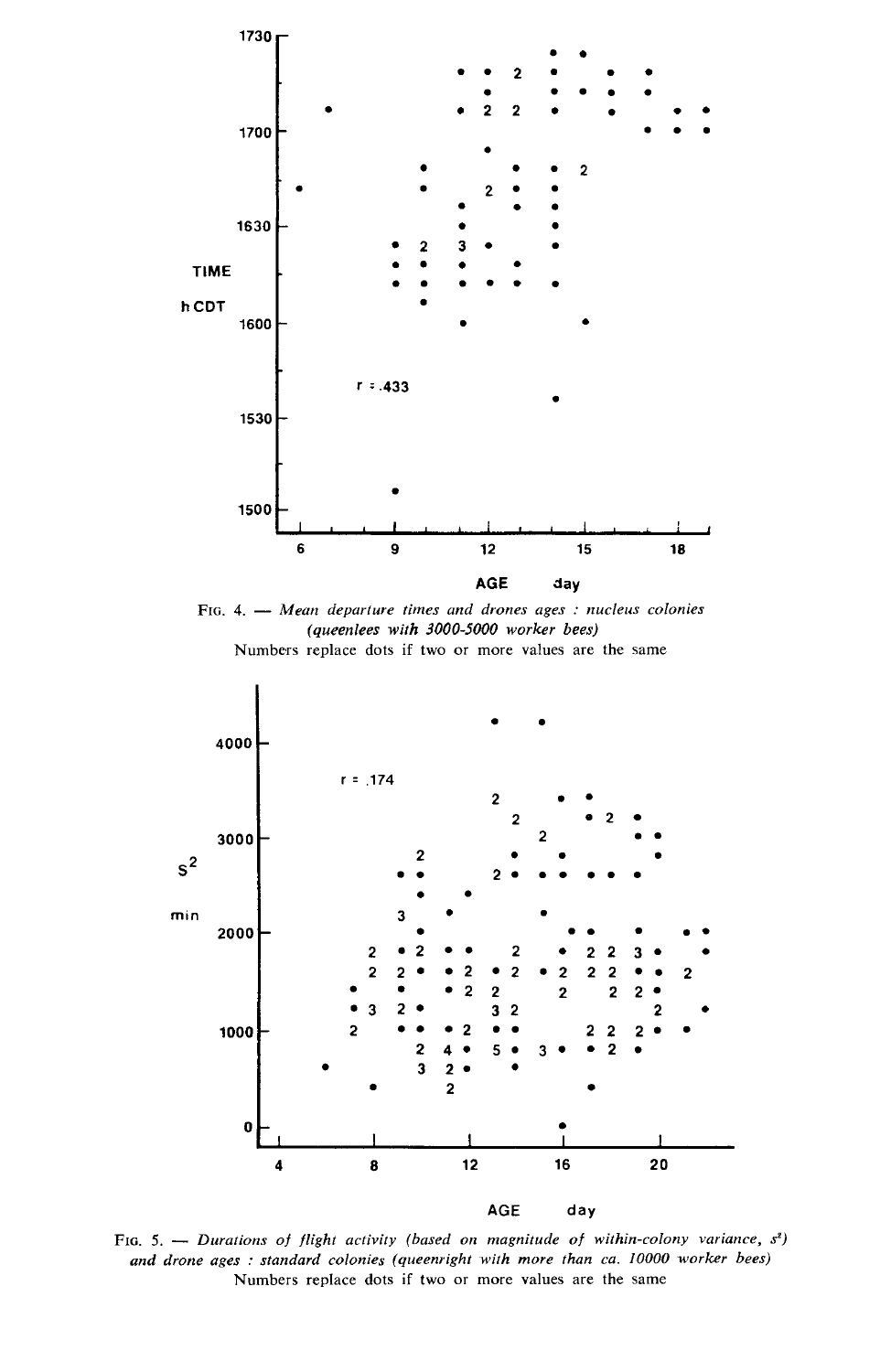To what extent does age influence the time of day drones fly ? The effects of age seem to depend on the presence of the queen and size of the colony. Among standard colonies, there was no significant correlation between drone age and mean departure time (figure 3,  $r =$  -0.027,  $n = 165$ ,  $P > .05$ ). But for drones housed in queenless nucleus colonies, departure times averaged later among older drones (figure 4,  $r = .433$ ,  $n = 67$ ,  $P < .01$ ). Differences between standard colonies and queenless nucleus colonies are somewhat obscured by the fact that most nucleus colony comparisons were made later in the summer (when temperatures were generally higher) than were comparisons of standard colonies. (See table 1 for specific dates of comparisons).

The effects of age on duration of flight activity (as measured by the magnitude of within-colony variance) were also quite different between standard and queenless nucleus colonies. Among standard colonies, duration of flight activity generally increased with age (figure 5,  $r = .174$ ,  $n = 165$ ,  $P < .05$ ). But for queenless nucleus colonies, duration of flight activity appeared to decrease with age, although not statistically significantly (figure 6,  $r =$  - .179, n = 67, P > :05).



FIG. 6. — Durations of flight activity (based on magnitude of within-colony variances,  $s^i$ ) and drone ages: nucleus colonies (queenless with 3000-5000 worker bees)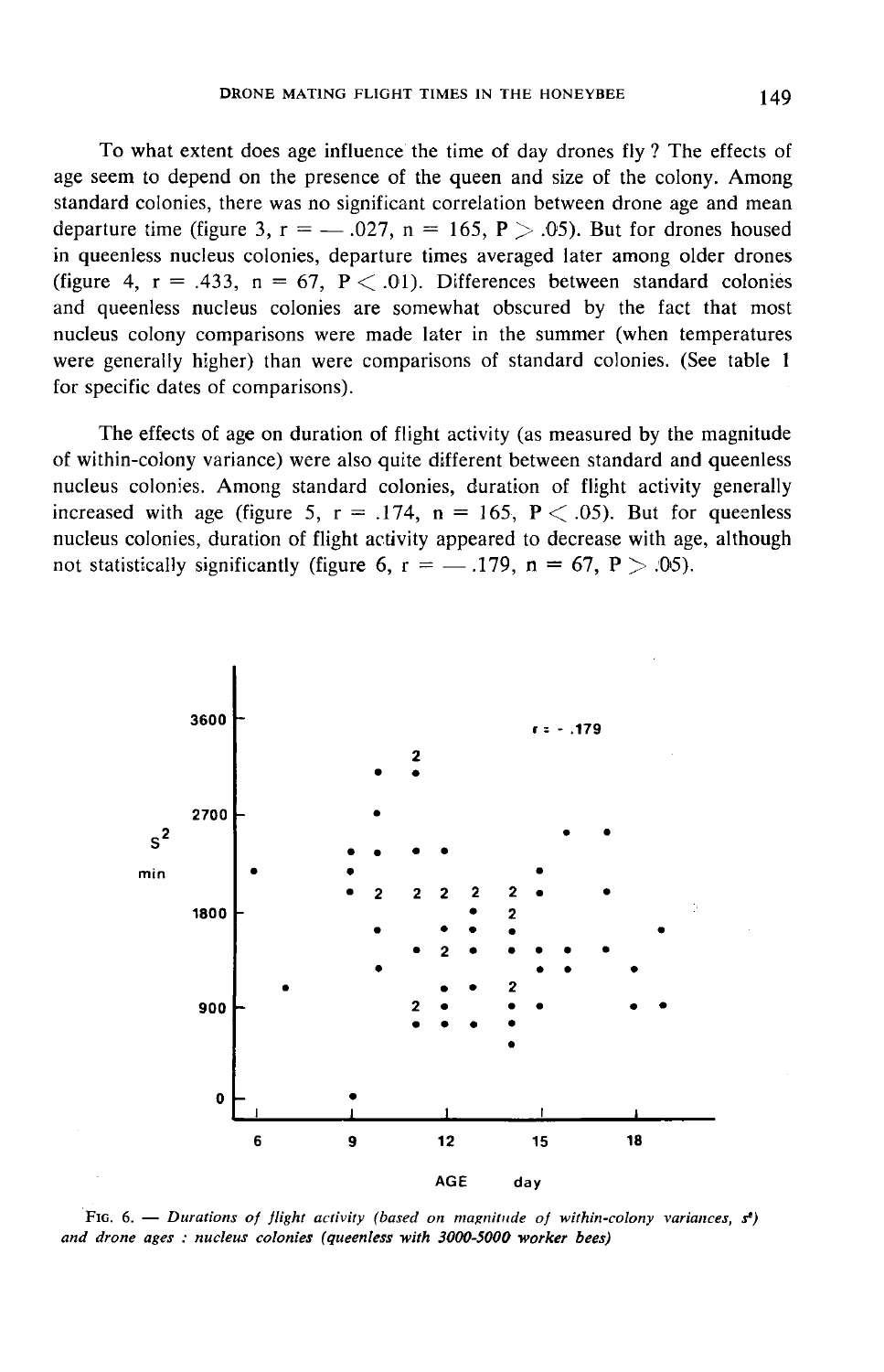# DISCUSSION AND CONCLUSIONS

Patterns in drone mating flight times indicated that significant differences among colonies, in the time of day that drones fly, occur frequently. Significant differences in the duration of flight activity among colonies (based on withincolony variances) were also common. These differences in drone flight behavior were observed among colonies of different honey bee races but were also observed among colonies of the same race and even among colonies of the same commercial stock.

At present, no one race or commercial stock can be described as early or late in drone flight activity. Means and variances in drone departure times are highly variable both among and within races and also within commercial stocks. The variability in mean departure times and in duration of flight activities differs among races and among commercial stocks. Reasons for differential variability among races and stocks are not clear. Possible factors contributing to variability are discussed below.

Generalization about races of *Apis mellifera*, with regard to drone flight times, are somewhat limited. At best, one can conclude the CAR and LIG - Stock H drones tend to have greater variation in mean departure times and that hybrid MEL-LIG drones are comparatively less variable (i.e., they are most often observed to have intermediate flight times rather than early or late ones).

Similarly, one cannot describe commercial stocks strictly as early or late fliers. Of the 10 commercial stocks evaluated for drone flight times, four had colonies in all three categories (early, intermediate, and late - Stocks B, C, D, and E) when compared with other colonies on the same day. Five of the 10 stocks had colonies in just two flight time categories (early and intermediate - Stocks F and J, intermediate and late - Stocks A and G, and early and late - Stock H). And only one of the 10 (Stock I) had the same category (intermediate) throughout the study.

Large variation within races and stocks makes it seem unlikely that a commercially available stock will be identified as a consistent producer of only early- or late-flying drones. Of sixteen observation days on which statistical differences ( $P < .05$ ) were detected among mean departure times in overall tests, six days involved differences between pairs of colonies of the same race, and three involved pairs from the same commercial stocks (tables 1 and 2). Differences between mean departure times of drones from the same commercial stocks were greater than 15 minutes on two occasions (17 June and 7 July). Such within-stock variation indicates the need to concentrate on differences among individual colonies rather than differences among races or stocks in an attempt to select for drone variation indicates the need to concentrate on differences amore rather than differences among races or stocks in an attemptating flight times.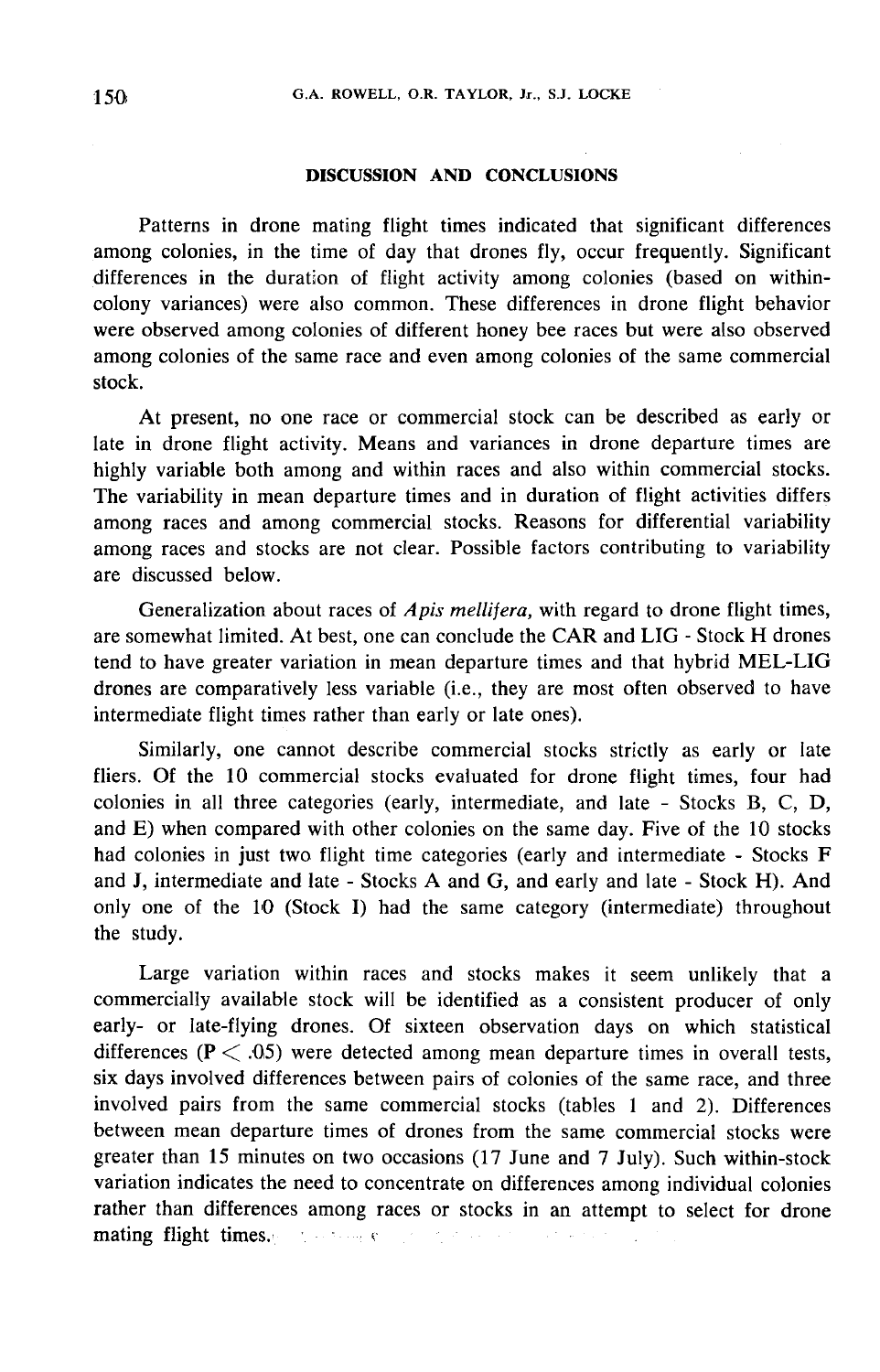Variation among colonies in flight times of drones was not restricted to any narrow set of meteorological conditions. Differences of 30 minutes or more in mean departure times occurred over a wide range of temperatures, light intensities, windspeeds, and cloud conditions (RowELL, 1985). Drones commonly fly at temperatures above  $19 \text{ °C}$  (RUTTNER, 1956; DRESCHER, 1969; Variation among colonies in flight times of drones was not restricted to any<br>narrow set of meteorological conditions. Differences of 30 minutes or more in mean<br>departure times occurred over a wide range of temperatures, li departure times occurred over a wide range of temperatures, light intensities, windspeeds, and cloud conditions (ROWELL, 1985). Drones commonly fly at temperatures above 19 °C (RUTTNER, 1956; DRESCHER, 1969; BOL'SHAKOVA, 1 been rigorously quantified but probably is near 38 °C. Differences of greater than 30 minutes among mean departure times for colonies were observed at mean temperatures (during flight period) of 27.50-34.36 °C. Unfortunately, the frequency of observations at lower temperatures was limited by typically warm Kansas weather during June and July 1983. Windspeeds of 4-6 m/sec and more have been reported to substantially reduce mating success and flight activity of queens and drones been rigorously quantified out probably is hear 36 °C. Differences of greater than<br>30 minutes among mean departure times for colonies were observed at mean<br>temperatures (during flight period) of 27.50-34.36 °C. Unfortunate among mean departure times (greater than 30 minutes) occurred at windspeeds of 0.20-2.25 m/sec. BoL'SHAKOVA (1978) reported that drone flight activity is of observations at lower temperatures was limited by typically warm Kansas weather<br>during June and July 1983. Windspeeds of 4-6 m/sec and more have been reported<br>to substantially reduce mating success and flight activity unaffected by cloudiness at a range of 0-8 on a 0-10 scale of increasing cloudiness.<br>Under conditions of complete cloud cover, drones did not fly (BoL'SHAKOVA, 1978). during June and July 1983. Windspeeds of 4-6 m/sec and more have been reported<br>to substantially reduce mating success and flight activity of queens and drones<br>(RUTTNER, 1956; FLETCHER and TRIBE, 1977; BOL'SHAKOVA, 1978). D Results from the present study indicate that substantial differences in mean departure times occur over a range of  $0-40\%$  cloudiness. Differences of greater than 30 minutes between mean departure times were also observed at light intensities of  $5,400-26,500$  ft-candles.

Flight time means, among standard colonies, were not dependent on drone age ( $r = -.027$ ,  $n = 165$ ,  $P > .05$ ). However, duration of flight activity (as measured by magnitude of within-colony variance) increased with drone age among standard colonies  $(r = .174, n = 165, P < .05)$ . Longer duration of flight activity associated with increasing age is probably a function of maturation of flight muscle and possibly increased tolerance to meteorological extremes. Also, longer duration of flight activity among older drones is probably associated with decreased retention of them by workers. Worker bees give preferential care to younger drones muscle and possibly increased tolerance to meteorological extremes. Also, longer<br>duration of flight activity among older drones is probably associated with decreased<br>retention of them by workers. Worker bees give preferent retention of them by wo<br>
and under conditions<br>
1961 ; Cobey, 1983).

A very different age relationship was observed for drones housed in queenless nucleus colonies (having 3000-5000 workers). Among nucleus colonies, mean departure time was highly dependent on drone age, that is, older drones flew later in the day  $(r = .433, n = 67, P < .01)$ . Also, duration of flight activity did not increase with drone age, as with standard colonies, but instead showed a slight decrease and no significant correlation ( $r = -1.179$ ,  $n = 67$ ,  $P > 0.05$ ). A comparison of these results with those of standard colonies is confounded, unfortunately, by the fact that nucleus colonies were observed later in the summer when temperatures were generally higher. Worker - drone behavioral interactions are probably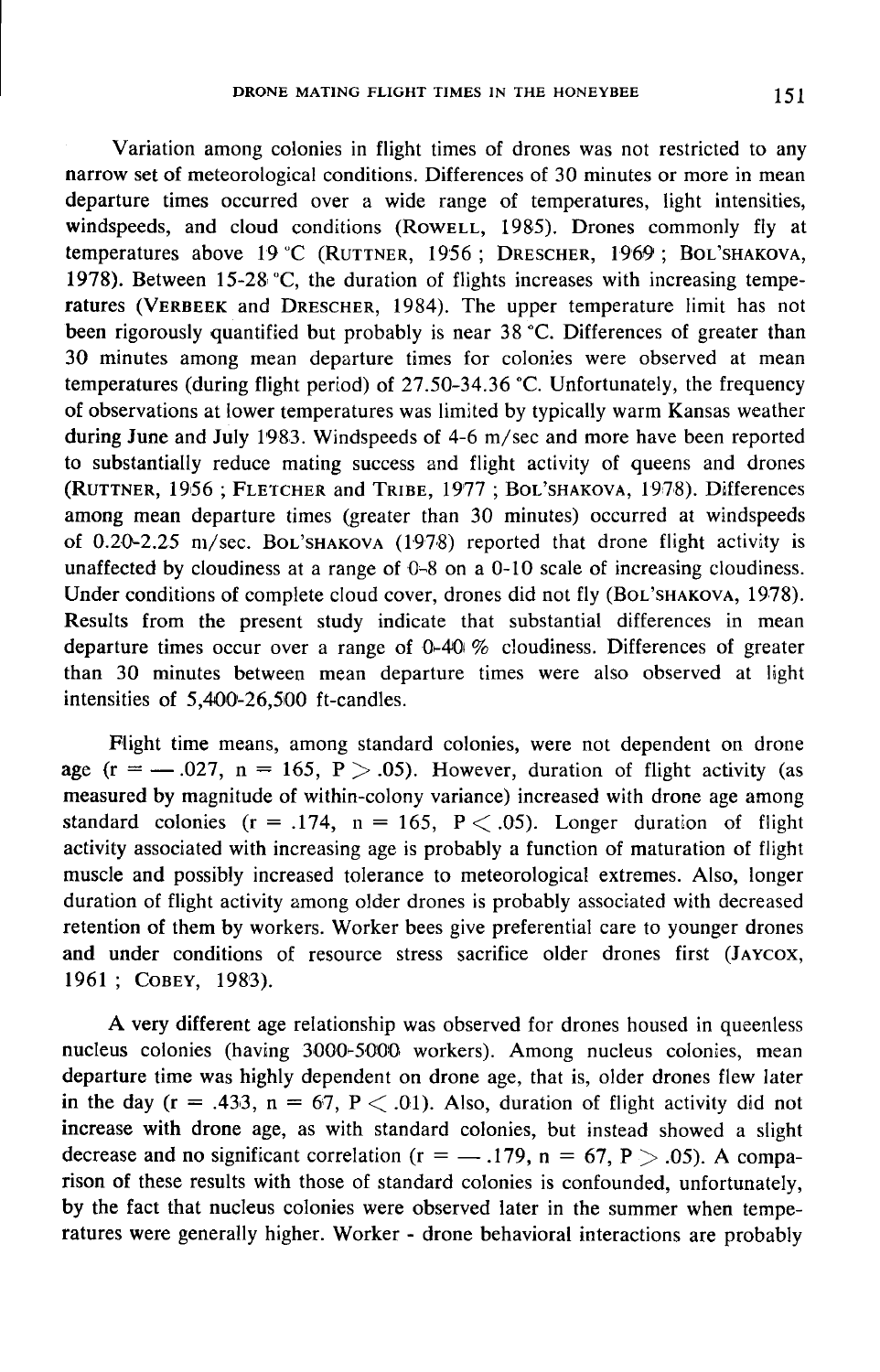modified by the absence of the queen. Additional observations of worker - drone interactions and worker tolerance of drones in queenless and queenright colonies may help to explain these results.

Does the observed variation among colonies, in mating flight times of drones, have a genetic basis ? (1) Other studies on drone flight behavior have shown a may neip t<br>Does<br>have a gen<br>range of c<br>Drescher,<br>1976; TA interactions and worker tolerance of drones in queenless and queenright colonies<br>may help to explain these results.<br>Does the observed variation among colonies, in mating flight times of drones,<br>have a genetic basis? (1) Ot may neip to explain t<br>Does the observe<br>have a genetic basis?<br>range of differences<br>DRESCHER, 1969; 1<br>1976; TAYLOR, KINC  $\frac{1}{2}$  Does the observed variat<br>have a genetic basis ? (1) Of<br>range of differences in the<br>DRESCHER, 1969; TUCHASH<br>1976; TAYLOR, KINGSOLVER<br>different species of *Apis* and 1969; TUCHASHVILI, 1969; KOENIGER and Exerciberance of drones in queenl<br>these results.<br>
Ed variation among colonies, in m<br>
? (1) Other studies on drone flig<br>
in the time of day that drone<br>
TUCHASHVILI, 1969; KOENIGER<br>
GSOLVER and OTIS, in press). The<br>
state of III, 1969; KOENIGER and WIJAYAGUNASEKERA,<br>and OTIS, in press). These studies have compared<br>les different ecographic reses of Anis mallifers. As Solet The Solet Text<br>
state of drones,<br>
state of drones,<br>
state of drones,<br>
state of drones,<br>
Solet The Solet Text<br>
Solet The Solet Text<br>
Solet The Solet Text<br>
state of Apis mellifera. As different species of *Apis* and also different geographic races of *Apis mellifera*. As one might expect, interspecific differences in drone flight times are much larger than those found within  $A$ . mellifera. Greater interspecific variation indirectly suggests that mating flight times could be genetically based.

(2) On the basis of limited observations, drones from colonies observed more than once showed repeated early or late flight times. For example, those from colony G-4 consistently flew later than from colonies J-1, D-5, or D-6 (17 and 24 June). Drones of colony J-4 flew earlier than those of colony H-4 (28 May and 9 June). Repeatability of behavioral and physiologically based traits have 24 June). Drones of colony J-4 flew earlier than those of colony H-4 (28 May<br>and 9 June). Repeatability of behavioral and physiologically based traits have<br>been shown to indicate heritability in a number of studies (PERRIN

(3) The consistencies observed so far among individual colonies may be associated with genetically based differences in drone flight physiology and possibly (3) The consistencies observed so far among individual colonies may be<br>associated with genetically based differences in drone flight physiology and possibly<br>worker behavior. Regarding flight physiology, MORITZ (1982) disco drones of inbred queens show a significant inbreeding depression in metabolism: Inbreeding affects oxygen consumption and the inbreeding depression is related to worker behavior. Regarding flight physiology, MORITZ (1982) discovered that drones of inbred queens show a significant inbreeding depression in metabolism.<br>Inbreeding affects oxygen consumption and the inbreeding depressio found that inbreeding affects drone flight behavior in that it reduces flight frequency and duration.

(4) The genetic component of variation in drone flight times appears to be complex and may involve drone morphology, physiology, and behavioral interactions between workers bees and drones. Additional studies might show significant associations between drone flight times and factors such as body temperature, body color, metabolic rate, mortality associated with heat stress, temperature of minimal flight activity, retention of drones by worker bees, and presence or absence of the queen.

Environmental and biological factors contributing to variation in drone flight times may interact with one another (for example, ambient temperature and drone flight physiology, or resource availability and worker-drone behavior). Consequently, genetic and environmental components of this variation may interact. Given the fact that studies of flight-time are complicated by such interactions, it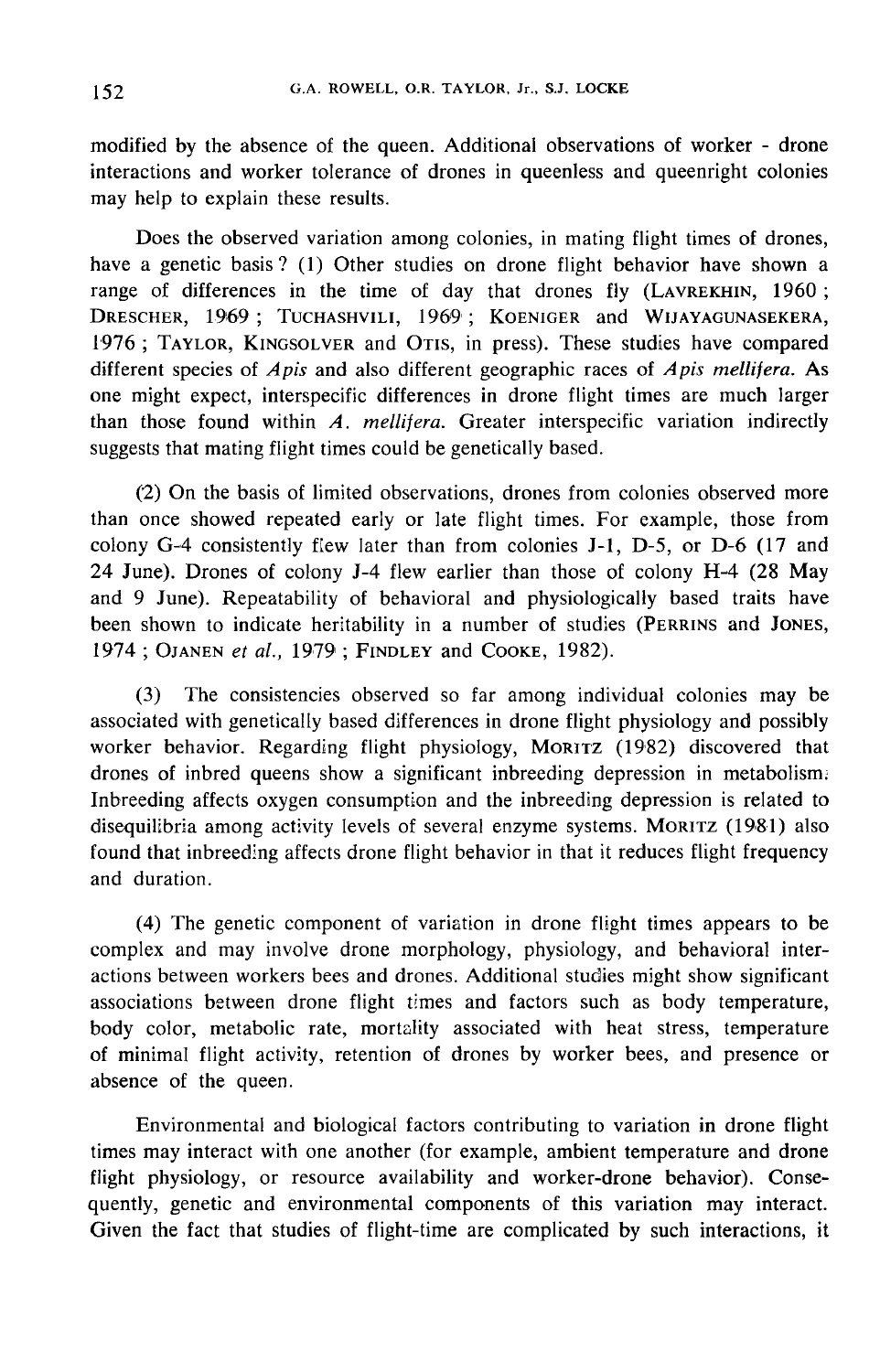appears that a late line-early line breeding program which concentrates on individual colony differences and selects from unrelated stocks might demonstrate the genetic basis of variation in flight times most conclusively.

#### ACKNOWLEDGEMENTS

Andrew DEVALPINE and Dee WOESSNER provided substantial assistance in recording drone flight observations, for which we are grateful. Andrew DEVALPINE also helped with the computer ACKNOWLEDGEMENTS<br>
Andrew DEVALPINE and Dee WOESSNER provided substantial assistance in recording drone<br>
flight observations, for which we are grateful. Andrew DEVALPINE also helped with the computer<br>
data entry. Funding fo Andrew DEVALPINE and Dee WOESSNER provided substantial assistance in recording drone<br>flight observations, for which we are grateful. Andrew DEVALPINE also helped with the computer<br>data entry. Funding for this project was p Sigma Xi.

> Received for publication in April 1985. Accepted for publication in October 1985.

# RÉSUME

# VARIABILITÉ DE LA PÉRIODE DES VOLS DE FÉCONDATION CHEZ LES MALES D'ABEILLES DE SOUCHES COMMERCIALES

L'étude porte sur la variabilité inter et intra-souches du moment de la journée où volent les mâles d'abeilles. La mesure de cette variabilité est un premier pas vers un plan de sélection de l'abeille destiné à développer une souche commerciale dont les mâles volent tard. De tels mâles peuvent se montrer utiles pour optimiser l'hybridation entre les abeilles africaines et les abeilles européennes en Amérique (voir aussi TAYLOR, KINGSOLVER et OTIS, sous presse). mâles d'abeilles. La mesure de cette variabilité est un premier pas vers un pla<br>l'abeille destiné à développer une souche commerciale dont les mâles volent ta<br>peuvent se montrer utiles pour optimiser l'hybridation entre le

#### Méthodes

Dix souches provenant des races suivantes ont été sélectionnées : Apis mellifica carnica (souches A, B et C), A.m. caucasica (souches D, E et F), A.m. ligustica (souches G, H et I) et A.m. mellifica-ligustica (souche J). Les 5 ruchers expérimentaux de cette étude comportaient chacun des colonies provenant d'au moins 4 souches. Il y avait au total 45 colonies. Les ruchers étaient situés près de Lawrence, dans le Kansas (38,58° N ; 95,14° W).

Les différences physiques entre les colonies de chaque rucher ont été minimisées afin de réduire la variabilité non génétique des heures moyennes d'envol. Les entrées de ruche ont été orientées dans la même direction (en général vers le sud). L'exposition au vent était à peu près la même au sein de chaque rucher. Les différences d'ombre et d'insolation ont été également minimisées.

Les mâles ont été marqués individuellement sur le tergite avec 1 ou 2 points de peinture au venirs séchant rapidement afin d'identifier l'âge et la colonie d'origine. On a marqué 400 mâles par colonie au fur et à mesure de leur émergence durant 4 jours consécutifs.

Dans cette étude la principale variable est la répartition de la fréquence des envols de mâles dans le temps. L'heure de départ (à la minute près) et l'âge des mâles ont été notés par des observateurs assis près de l'entrée des ruches de 14 h à 18 h (heure locale).

Les données météorologiques (température, intensité lumineuse incidente, nébulosité et vitesse du vent) ont été enregistrées sur l'emplacement des ruchers toutes les 15 minutes durant chaque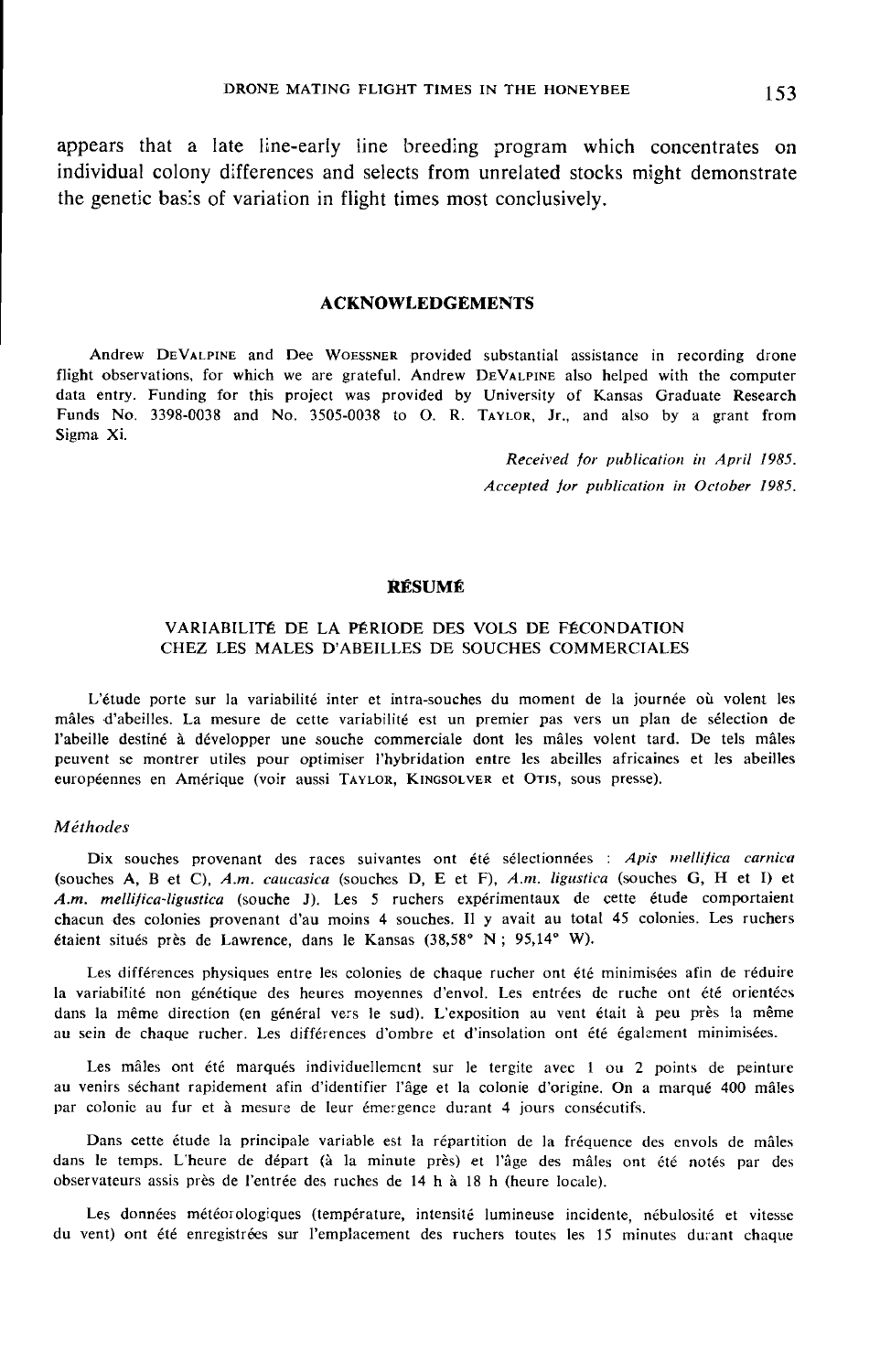période d'observation. Les observations d'envol des mâles ont été faites sur des colonies possédant 1 reine et installées dans des ruches 10 cadres avec 1 hausse ainsi que sur des colonies orphelines dans des ruchettes 5 cadres.

# Résultats

On a trouvé des différences importantes dans les heures moyennes d'envol et dans les variances intra-colonies des heures d'envol pour un même jour. En comparant l'activité de vol de 3 à 4 colonies chaque jour, on a obtenu des différences significatives dans les heures moyennes d'envol pour 16 jours, sur 20 jours d'observation (valeur de F\*, p < 0,05, tabl. 1). Des différences significatives dans les variances intra-colonies ont été notées pour 14 jours sur 20 jours d'observation (valeurs de Wo  $p < 0.05$ , tabl. 1).

On a trouvé des différences significatives ( $p < 0.05$ ) dans les couples de moyennes parmi les colonies de race différente (tabl. 2 : a, d, f, g, h, i, k, m, n, o et p), parmi les colonies de souches commerciales différentes mais de même race (tabl. 2 : d, j et k) et parmi les colonies de la même souche commerciale (tabl. 2 : f, 1 et n).

En classant les moyennes à l'intérieur de chaque jour (précoce, moyen, tardif) et en comparant globalement tous les jours où des différences significatives (test  $F^*$ ,  $p < 0.01$ ) sont apparues, il ressort que certaines souches ont des périodes de vol en prédominance moyennes mais que pour d'autres les périodes de vol sont beaucoup plus extrêmes soit précoces, soit tardives (fig. 1).

Des 4 facteurs météorologiques, seule la température a été corrélée de façon significative avec l'heure moyenne d'envol (fig. 2,  $r = 0.626$ ,  $n = 64$ ,  $p < 0.01$ ).

Parmi les colonies standard, il n'y a pas eu de corrélation significative entre l'âge des mâles et l'heure moyenne d'envol (fig. 3,  $r = -0.027$ ,  $n = 165$ ,  $p > 0.05$ ). Mais pour les mâles des ruchettes orphelines, les heures d'envol étaient en moyenne plus tardives pour les mâles plus âgés (fig. 4,  $r = 0.433$ ,  $n = 67$ ,  $p < 0.01$ ).

Parmi les colonies standard, la durée de l'activité d'envol s'est généralement accrue avec l'âge (fig. 5,  $r = 0.174$ ,  $n = 165$ ,  $p < 0.05$ ), néanmoins la durée de l'activité de vol des mâles a semblé diminuer avec l'âge bien que de façon non statistiquement significative (fig. 6,  $r = -0.179$ , n = 67, p > 0,05).

#### Discussion et conclusion

La répartition des périodes des vols de fécondation indique qu'il existe fréquemment des diffé ences significatives paimi les colonies dans le moment de la journée où les mâles volent. Pourtant on n'a pu caractériser aucune race ni souche commerciale, parmi celles étudiées, comme étant précoce ou tardive dans l'activité de vol de leurs mâles. Les moyennes et les variances des heures d'envol des mâles sont hautement variables entre et au sein des races et aussi au sein des souches commerciales. Il semble improbable, d'après les fortes différences qui existent au sein des races et des souches, que l'on puisse caractériser une souche comme produisant uniformément des mâles à l'activité de vol précoce ou tardive.

Parmi les conditions météorologiques étudiées, seule la température a été corrélée significative ment avec l'heure moyenne d'envol des mâles tout au long de la saison (fin mai à mi-juin). Les moyennes des heures d'envol, chez les grosses colonies avec reine, sont indépendantes de l'âge des mâles, mais chez les petites colonies orphelines, elles en dépendent fortement. De telles différences peuvent être liées aux interactions comportementales ouvrière-mâle influencées par la présence ou l'absence de la reine.

La composante génétique de la variabilité des périodes de vol des mâles pourrait être complexe et inclure la morphologie, la physiologie des mâles et peut-être des interactions comportementales entre les ouvrières et les mâles. Un plan de sélection « lignée précoce - lignée tardive » qui se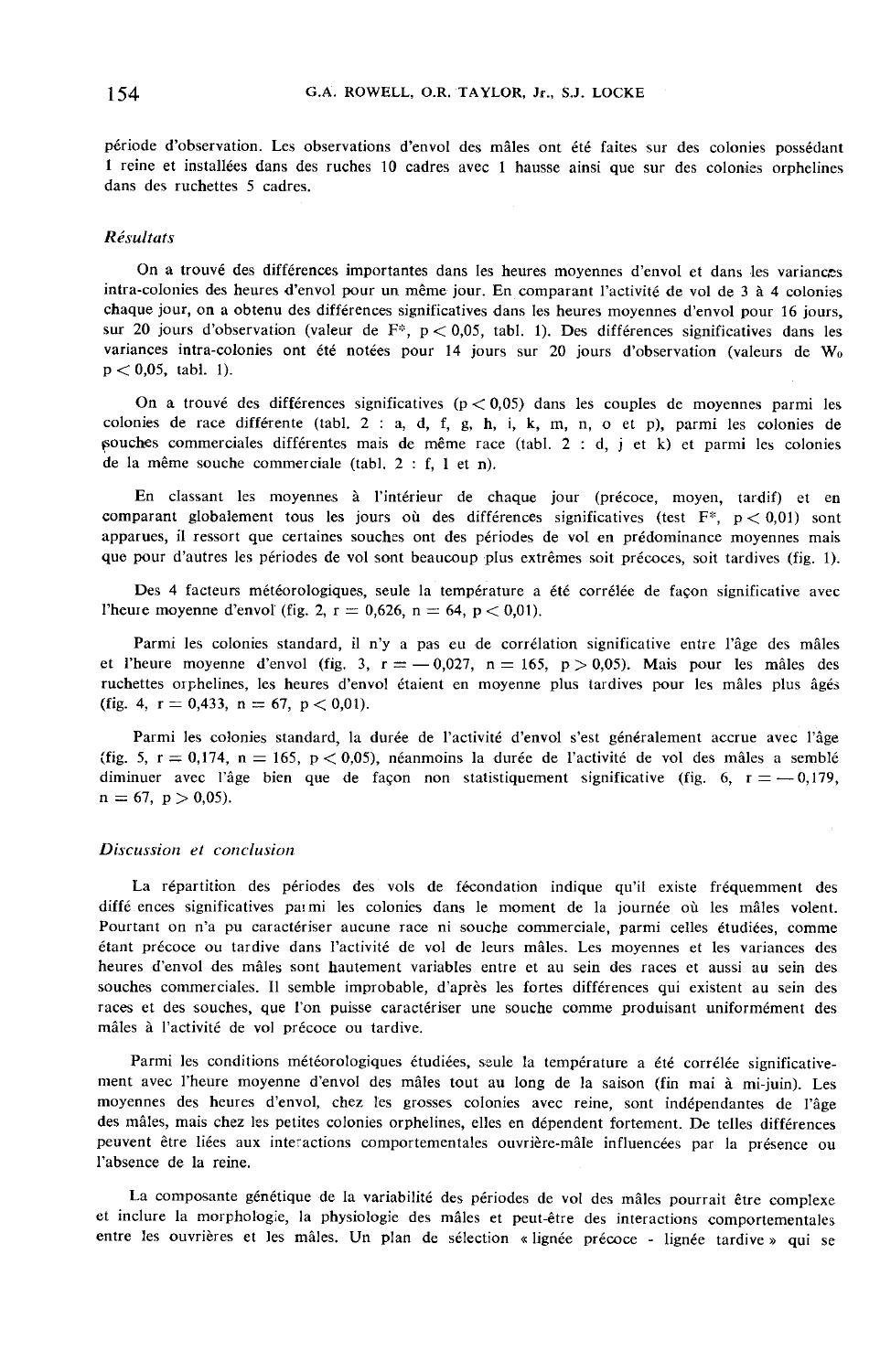concentrerait sur les différences individuelles des colonies et effectuerait une sélection à partir de souches non parentes, pourrait démontrer la base génétique de la variabilité des périodes de vol des mâles de manière plus concluante.

#### ZUSAMMENFASSUNG

#### VARIATION IN DEN DROHNENFLUGZEITEN BEI KOMMERZIELLEN BIENENSTAMMEN

Dies ist eine Untersuchung der Variation in den Tagesstunden, zu denen die Drohnen fliegen, zwischen und innerhalb kommerzieller Bienenstämme. In der Untersuchung wird die erfaßbare Variation der Flugzeiten der Drohnen gemessen - als erster Schritt zu einem Bienenzüchtungsprogramm mit dem Ziel, einen kommerziellen Stamm mit spätfliegenden Drohnen zu entwickeln. Solche spätfliegenden Drohnen könnten sich für eine Steigerung der Hybridisierung zwischen zwischen un<br>Variation d<br>programm<br>Solche spät<br>afrikanische<br>KINGSOLVER Variation der Flugzeiten der Drohnen gemessen — als erster Schritt zu einem Bienenzüchtungs-<br>programm mit dem Ziel, einen kommerziellen Stamm mit spätfliegenden Drohnen zu entwickeln.<br>Solche spätfliegenden Drohnen könnten afrikanischen und europäischen Bienen in Amerika als nützlich erweisen (siehe auch TAYLOR, KINGSOLVER and OTIS, in Druck).

#### Methoden

Zehn Stämme von den folgenden Bienenrassen wurden selektiert : Apis mellifera carnica (Stämme A, B und C, A.m. caucasica (Stämme D, E und F), A.m. ligustica (Stämme G, H und I) und A.m. mellifera-ligustica (Stamm J). Die fünf Versuchsstände, die für dieses Experiment benutzt wurden, enthielten jeder vier oder mehr von diesen Stämmen. Insgesamt standen 45 Völker zur Verfügung. Die Bienenstände befanden sich in der Nähe von Lawrence, Kansas (38.58° N, 95.14° W).

Die physischen Unterschiede zwischen den Völkern wurden so gering als möglich gehalten, um die nichtgenetischen Variation in der mittleren Abflugzeit zu verringern. Die Fluglöcher wurde alle in dieselbe Richtung orientiert (nach Süden). Die Exposition gegenüber dem Wind war innerhalb der Stände ungefähr dieselbe. Ebenso wurden Unterschiede in Besonnung und Schatten so gering als möglich gehalten.

Die Drohnen wurden auf dem Rückenschild mit einem oder zwei Tupfen eines schnelltrocknenden Emaillackes individuell markiert, um Alter und Herkunfstvolk zu erkennen. 400 Drohnen wurden pro Volk an vier aufeinanderfolgenden Tagen unmittelbar nach dem Schlüpfen markiert. Die wichtigste Variable in dieser Studie war die Häufigkeitsverteilung des Drohnenabfluges über die Zeit. Abflugzeit (nach der nächsten vollen Minute) und Alter der Drohnen wurden von Beobachtern notiert, die zwischen 14.00 und 18.00 h zentraler Sommerzeit neben den Fluglöchern postiert waren. Meteorologische Daten (Temperatur, einfallende Lichtintensität, Bewölkung und Windgeschwindigkeit) wurden am Ort des Bienenstandes während jeder Beobachtungszeit alle 15 min. registriert. Die Beobachtung der Drohnenabflüge wurden an weiselrichtigen Völkern in Bienenstöcken mit zwei Räumen zu 10 Rähmchen und an weisellosen Völkern in Kästen mit fünf Waben durchgeführt.

### Resultate

Zwischen den am selben Tag verglichenen Völkern wurden häufig beträchtliche Unterschiede in der mittleren Abflugzeit und in den Varianzen der Abflugzeit innerhalb der Völker gefunden. Von insgesamt 20 Beobachtungstagen, an denen die Drohnenflugaktivität von drei bis vier Völkern pro Tag verglichen wurde, konnten an 16 Tagen signifikante Unterschiede in der mittleren Abflugzeit gefunden werden (F'° Werte, P < 0,05, Tab. 1). Signifikante Unterschiede in der Varianz innerhalb der Völker wurden bei 14 von 20 Beobachtungstagen gefunden (W<sub>o</sub> Werte,  $P < 0.05$ , Tab. 1).

 $\therefore$  Signifikante Unterschiede (P < 0,05) wurden zwischen Paaren von Mittelwerten von Völkern verschiedener Rassen (Tab. 2 : a, d, f, g, h, i, k, m, n, o und p), zwischen Völkern von verschiedenen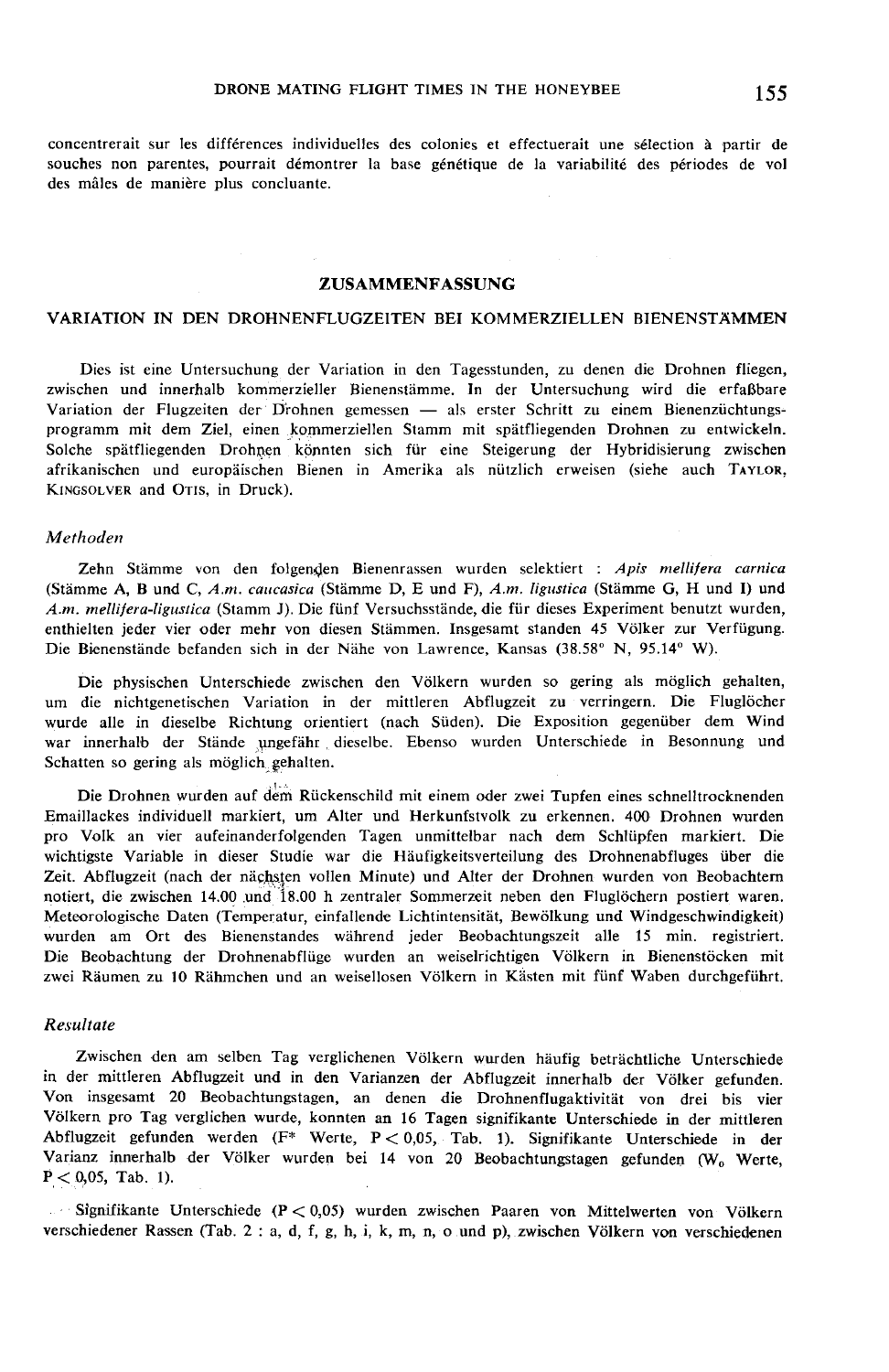kommerziellen Stämmen derselben Rasse (Tab. 2 : d, j und k) und zwischen Völkern desselben kommerziellen Stammes (Tab. 2 : f, 1 und n) gefunden.

Durch Klassifizierung der Mittel innerhalb eines jeden Tages (früh, mittel oder spät) und durch kollektiven Vergleich aller Tage, an denen signifikante Unterschiede gefunden wurden (F\* Test, P < 0,01) ergab sich, da&szlig; manche Stämme überwiegend mittlere Flugzeiten hatten, andere aber weit mehr extreme Mittelwerte der Flugzeit, sowohl früh wie spät (Abb. 1).

Von den vier meteorologischen Faktoren (Temperatur, Lichtintensität, Bewölkung und Windgeschwindigkeit) war nur die Temperatur signifikant mit der mittleren Abflugzeit der Drohnen korreliert (Abb. 2,  $r = 0.626$ ,  $n = 64$ ,  $P < 0.01$ ).

Bei den Normalvölkern bestand keine signifikante Korrelation zwischen Drohnenalter und mittlerer Abflugzeit (Abb. 3,  $r = -0.027$ ,  $n = 165$ ,  $P > 0.05$ ). Aber bei den Drohnen in weisellosen Völkern lag das Mittel für ältere Drohnen später (Abb. 4,  $r = 0.433$ ,  $n = 67$ ,  $P < 0.01$ ).

Bei Normalvölkern nahm die Dauer der Flugaktivität allgemein mit dem Alter zu (Abb. 5,  $r = 0,174$ ,  $n = 165$ ,  $P < 0,05$ ), die Dauer der Drohnenflugaktivität schien jedoch mit dem Alter zu sinken, wenn auch nicht statistisch signifikant (Abb. 6,  $r = -0.179$ ,  $n = 67$ ,  $P > 0.05$ ).

## Diskussion und Schlußfolgerungen

Die Muster der Drohnenflugzeiten weisen darauf hin, daß hinsichtlich der Tagesstunden, zu denen die Drohnen fliegen, zwischen den Völkern häufig signifikante Unterschiede auftreten. Es konnte jedoch nicht einige der untersuchten Rassen oder der kommerziellen Stämme entweder als « früh » oder « spät » in der Drohnenflugzeit eingestuft werden. Mittelwerte und Varianzen der Drohnenabflugzeiten waren sowohl zwischen wie innerhalb der Rassen und auch innerhalb der kommerziellen Stämme hoch variabel. Die großen Unterschiede innerhalb der Rassen und Stämme machen es unwahrscheinlich, daß ein kommerziell erhältlicher Stamm als verläßlicher Erzeuger entweder früh- oder spätfliegender Drohnen bestimmt werden kann.

Von den untersuchten meteorologischen Bedingungen war nur die Temperatur im Verlaufe der Saison (Ende Mai - Mitte Juli) mit der mittleren Abflugzeit der Drohnen signifikant korreliert. Die Mittelwerte der Flugzeiten waren bei starken weiselrichtigen Völkern nicht vom Drohnenalter abhängig. In kleinen weisellosen Völkern hingen jedoch die mittleren Abflugzeiten stark vom Drohnenalter ab. Solche Unterschiede in dem Zusammenhang Drohnenflugzeit - Alter könnten mit Welchselwirkungen zwischen Arbeiterinnen und Drohnen im Verhalten gekoppelt sein, beeinflußt von der Gegenwart oder Abwesenheit der Königin.

Die genetische Komponente in der Variation der Drohnenflugzeit könnte komplex sein und sowohl Morphologie und Physiologie der Drohnen wie auch vielleicht Wechselwirkungen im Verhalten von Arbeiterinnen und Drohnen beinhalten. Ein Zuchtprogramm « späte Linie - frühe Linie », das sich auf die Unterschiede individueller Völker konzentriert und aus nichtverwandten Stämmen selektiert, könnte die genetische Grundlage der Variation in der Drohnenflugzeit sehr überzeugend darlegen.

#### BIBLIOGRAPHY

- ADAM Brother, CONNOR L., 1984. Buckfast bees, problems with Amercan bees, and the future of bee breeding. The Speedy Bee, 13, 7-9.
- **BIBLIOGRAPHY**<br>ADAM Brother, CONNOR L., 1984. Buckfast bees, problems with Amercan bees, and the future<br>of bee breeding. *The Speedy Bee*, 13, 7-9.<br>BOL'SHAKOVA M.D., 1978. The flight of honey bee drones, *Apis mellifer* Apidae), to the queen in relation to various ecological factors. Entomological Review, 56, 53-56. of bee breeding. The Speedy Bee, 13, 7-9.<br>BOL'SHAKOVA M.D., 1978. — The flight of honey bee drones, Apis mellifera L. (Hymenoptera, Apidae), to the queen in relation to various ecological factors. *Entomological Review*, 5
- the equality of several means. Technometrics, 16, 129-132.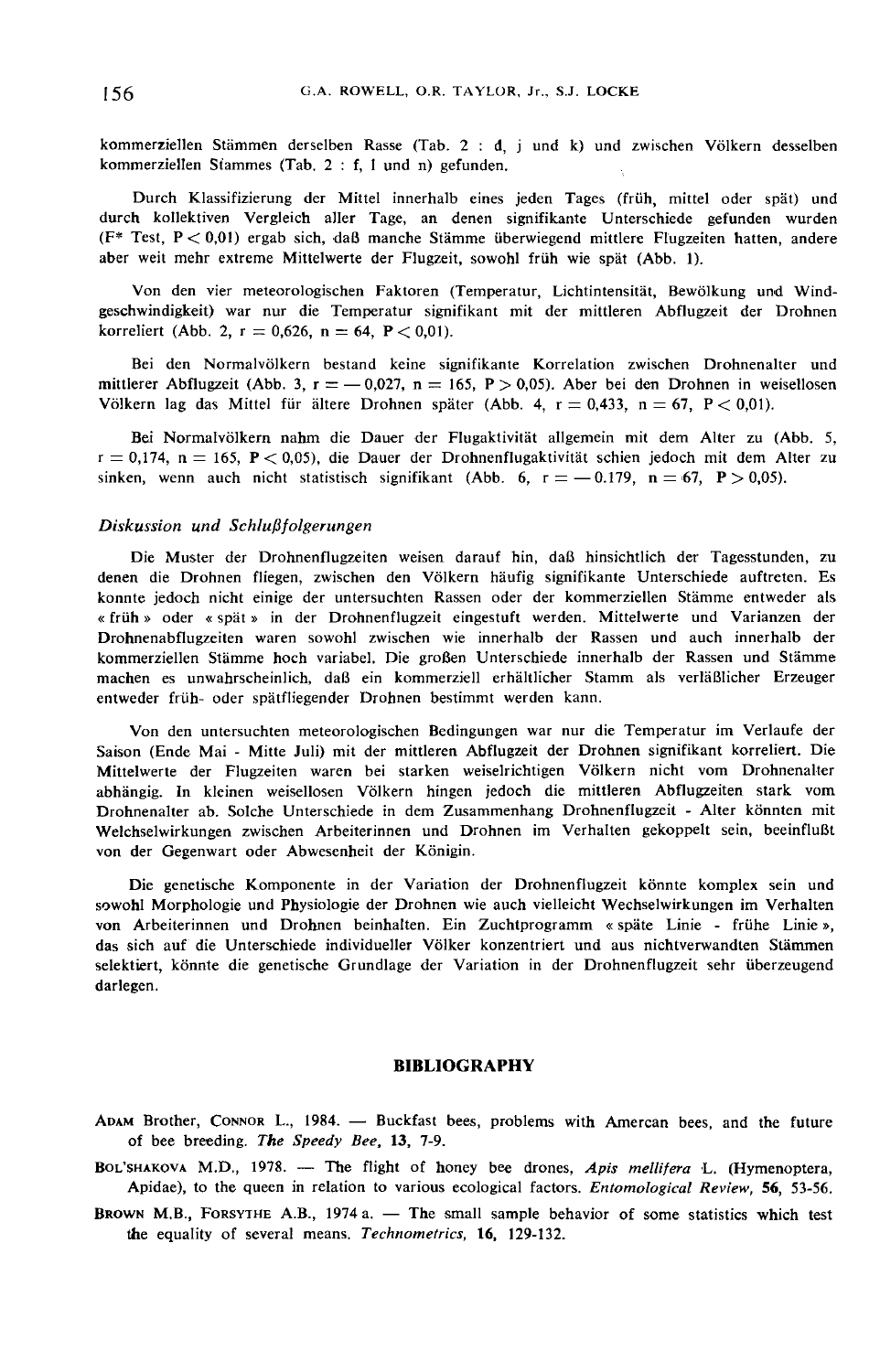- BROWN M.B., FORSYTHE A.B., 1974 b. Robust tests for the equality of variances. J. Amer.<br>Statistical Assoc., 69, 364-367.<br>BUTLER C.G., FAIREY E.M., 1964. Pheromones of the honeybee : Biological studies of the<br>mandibula Statistical Assoc., 69, 364-367.
- mandibular gland secretion of the queen. J. Apic. Res., 3, 65-76.
- COBEY S., 1983. Drone rearing for instrumental insemination. Amer. Bee J., 123, 284-289.
- COBEY S., 1983. -- Drone rearing for instrumental insemination. Amer. Bee J., 123, 284-289.<br>DIXON W.J., 1981. -- Program BMDP-7D. In : DIXON W.J. et al. : BMDP Statistical Software,<br>p. 105-107. University of California Pre p. 105-107. University of California Press, Berkeley.
- ligustica L. Z. Bienenforsch., 9, 390-409. DRESCHER W., 1969. - Die Flugaktivität von Drohnen der Rasse Apis mellifica carnica L. und A.m.
- caerulescens). 1. Genetic and environmental components of hatch date variability and their effects on hatch synchrony. Evolution, 36, 342-351. FINDLEY C.S., COOKE F., 1982. — Breeding synchrony in the lesser snow goose (*Anser caerulescens*). 1. Genetic and environmental components of hatch date variability and their effects on hatch synchrony. Evolution, 36, 342
- LET C.S., COOKE F., 1962. Breeding Sylchrony in the lesser show goose (Anser cuertuescens<br>caerulescens). 1. Genetic and environmental components of hatch date variability and their<br>effects on hatch synchrony. Evolution,
- FUKUDA H., OHTANI T., 1977. Survival and life span of drone honey bees. Res. Popul. Ecol., 19, 51-68.
- GARY N.E., 1963. Observations of mating behavior of the honeybee. J. Apic. Res., 2, 3-13.
- HORODA H., OHTANI 1., 1977.  $-$  Survival and the span of drone honey bees. Res. 19pm. 2001.,<br>19, 51-68.<br>GARY N.E., 1963.  $-$  Observations of mating behavior of the honeybee. J. Apic. Res., 2, 3-13.<br>HOWELL D.E., USINGER R. Ann. Entomol. Soc. Amer., 26, 239-246. HOWELL D.E., USINGER R.L., 1933. - Observations on the flight and length of life of drone bees.<br> *Ann. Entomol. Soc. Amer.*, 26, 239-246.<br>
JAYCOX E.R., 1961. -- The effects of various foods and temperatures on sexual matu FUKUDA H., OHTANI T., 1977. — Survival and lite span of drone honey bees. *Res. Popul. Ecol.*,<br> **19**, 51-68.<br>
GARY N.E., 1963. — Observations of mating behavior of the honeybee. *J. Apic. Res.*, 2, 3-13.<br>
Howell D.E., Usi
- drone honey bee (Apis mellifera). Ann. Entomol. Soc. Amer., 54, 519-523.
- bee species (Apis cerana, Apis florea, Apis dorsata). J. Apic. Res., 15, 67-71.
- LAYREKHIN F.A., 1961. -- The effects of various foods and temperatures on sexual maduration of the<br>drone honey bee (Apis mellifera), Ann. Entomol. Soc. Amer., 54, 519-523.<br>KOENIGER N., WIJAYAGUNASEKERA H.N.P., 1976. -- Tim Abstract in Apicultural Abstr. 1963. Vol. 14, 21.
- MTXHAILOV A.S., 1928. On drone flight activity. [In Russian]. *Opythaia Paseka*, 3, 209-214.<br>Translation in U.S. Bee Culture Library, Beltsville, Maryland.<br>MORITZ R.F.A., 1981. Der Einfluss der Inzucht auf die Fitness Translation in U.S. Bee Culture Library, Beltsville, Maryland.
- carnica. Apidologie, 12, 41-55. MORITZ R.F.A., 1981. — Der Einfluss der Inzucht auf die Fitness der Drohnen von Apis mellifera<br>carnica. Apidologie, 12, 41-55.<br>MORITZ R.F.A., 1982. — Inzuchteffekte auf den Stoffwechsel von Drohnen (Apis mellifera carnica)
- Z. Tierzuechtung und Zuechtungsbiol., 99, 69-80. MORITZ R.F.A., 1982. — Inzuchteffekte auf den Stoffwechsel von Drohnen (Apis mellifera carnica).<br>
Z. Tierzuechtung und Zuechtungsbiol., 99, 69-80.<br>
OERTEL E., 1956. — Observations on the flight of drone honey bees. Ann. E
- 49, 497-500. OERTEL E., 1956. — Observations on the flight of drone honey bees. Ann. Entomol. Soc. Amer.,<br> **49,** 497-500.<br>
OJANEN M., ORELL M., VÄISÄNEN R.A., 1979. — Role of heredity in egg size variation in the Great<br>
Tit Parus major
- Tit Parus major and the Pied Flycatcher Ficedula hypoleuca. Ornis Scand., 10, 22-28. OJANEN M., ORELL M., VÄISANEN R.A., 1979. -- Role of heredity in egg size variation in the Great Tit *Parus major* and the Pied Flycatcher *Ficedula hypoleuca. Ornis Scand.*, 10, 22-28.<br>PERRINS C.M., JONES P.J., 1974. -- T
- Condor, 76, 225-229. **PERRINS C.M., JONES P.J., 1974.** — The inheritance of clutch size in the Great Tit (*Parus major L.*).<br>Condor, 76, 225-229.<br>ROHLF F.J., 1983. — Program MCHETV. In : ROHLF F.J. : *BIOM-PC : A package of statistical*
- programs to accompany the text BIOMETRY. State University of New York, Stony Brook, New York, U.S.A.
- ROWELL G.A., 1985. Variation in drone mating flight times among commercial honey bee<br>stocks. M.A. Thesis. University of Kansas, Lawrence, Kansas, U.S.A.<br>RUTTNER F., 1956. The mating of the honey bee. Bee World, 37, 3stocks. M.A. Thesis. University of Kansas, Lawrence, Kansas, U.S.A.<br>RUTTNER F., 1956. — The mating of the honey bee. Bee World, 37, 3-15.<br>RUTTNER F., 1966. — The life and flight activity of drones. Bee World, 47, 93-100.
- 
-